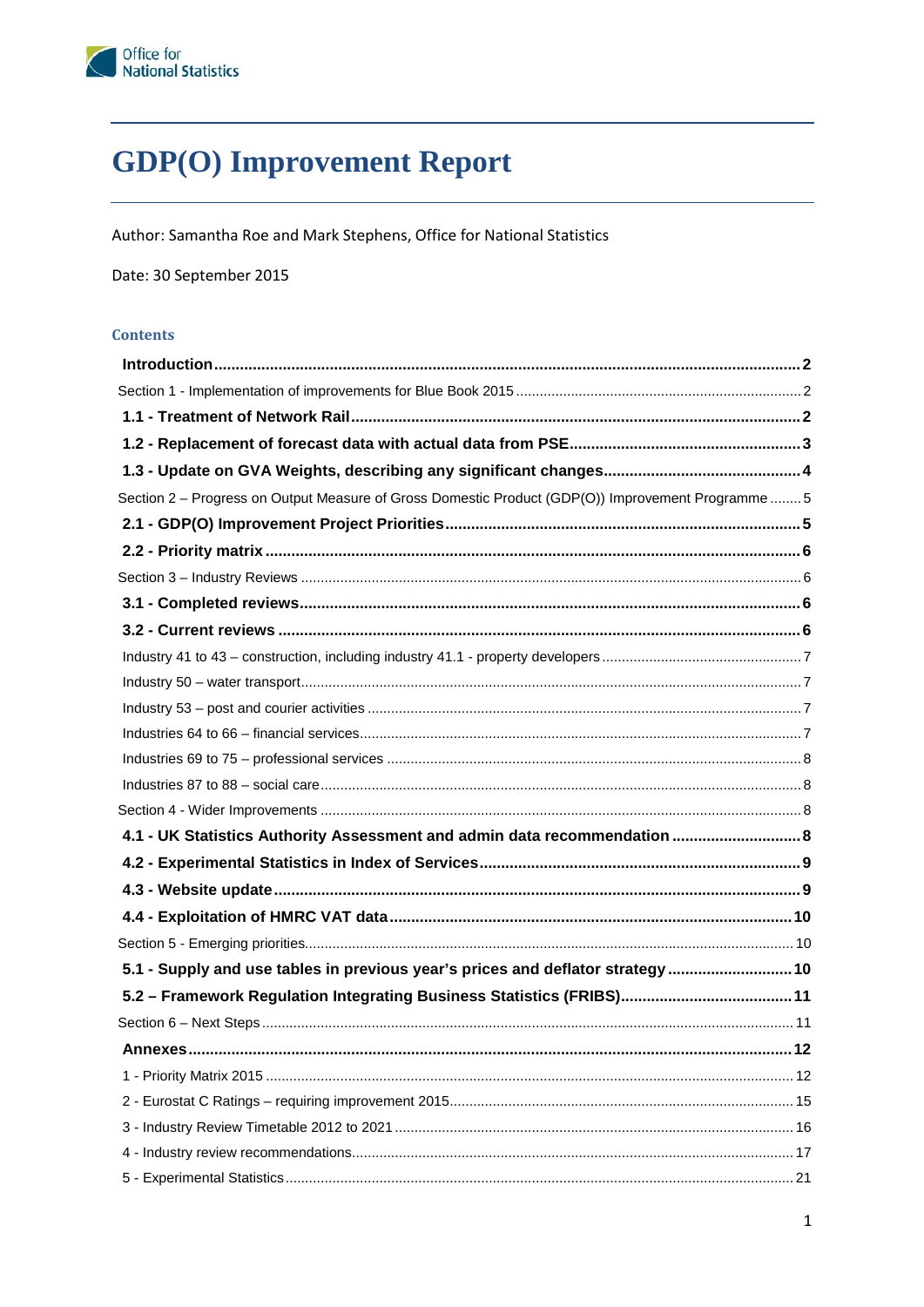

### <span id="page-1-0"></span>**Introduction**

Since the **September 2014 report** work has continued on the output approach to the measurement of Gross Domestic Product (GDP(O)) Improvement Project. In October 2014 we published 3 industry GDP(O) source catalogue, which details the methods and sources used to compile the short-term indicators, and updated the website with methodology information. This report outlines the progress taken place since September 2014 and describes: review reports (Real Estate, Public Administration and Defence, and Human Health Care), the

- the work implemented for Blue Book 2015
- • GDP(O) Improvement project priorities and emerging work
- • progress on the current industry reviews
- wider improvements including:
	- o the outcome of the UK Statistics Authority assessment of short-term output indicators
	- o the move from Experimental to Official Statistics status for the final Index of Services series

### <span id="page-1-1"></span>**Section 1 - Implementation of improvements for Blue Book 2015**

There are revisions for each UK National Accounts Blue Book publication. These revisions are caused by new data and data sources, improved statistical methods as part of the commitment to continuous improvements, and supply and use balancing.

 output approach to measuring gross domestic product (GDP(O)) are a consequence of the balancing improvement programme. For Blue Book 2015, the years up to and including 2013 were supply and to provide a better indicator of the annual GDP path. When National Accounts estimates are derived from supply and use balancing, revisions to the process rather than short-term indicators. These short-term indicators are the focus of this use balanced. During this process the expenditure approach to measuring GDP (GDP(E)) was deemed

to provide a better indicator of the annual GDP path.<br>The changes to the short-term indicators for Blue Book 2015 were the reclassification of Network for 3 UK SIC 2007 industries: 38 (waste collection, treatment and disposal activities; materials recovery), 91 (libraries, archives, museums and other cultural activities) and 93 (sports activities, amusement and recreation activities). These changes were not significant. Rail and the replacement of forecasted public sector employment (PSE) estimates with actual data

### <span id="page-1-2"></span>**1.1 - Treatment of Network Rail**

In December 2013 ONS published a bulletin on the change in [classification of Network Rail Ltd f](http://www.ons.gov.uk/ons/dcp171766_345415.pdf)rom classifications followed the European System of Accounts 2010 (ESA10) guidance. This change the private non-financial corporation (PNFC) sector to central government. The change in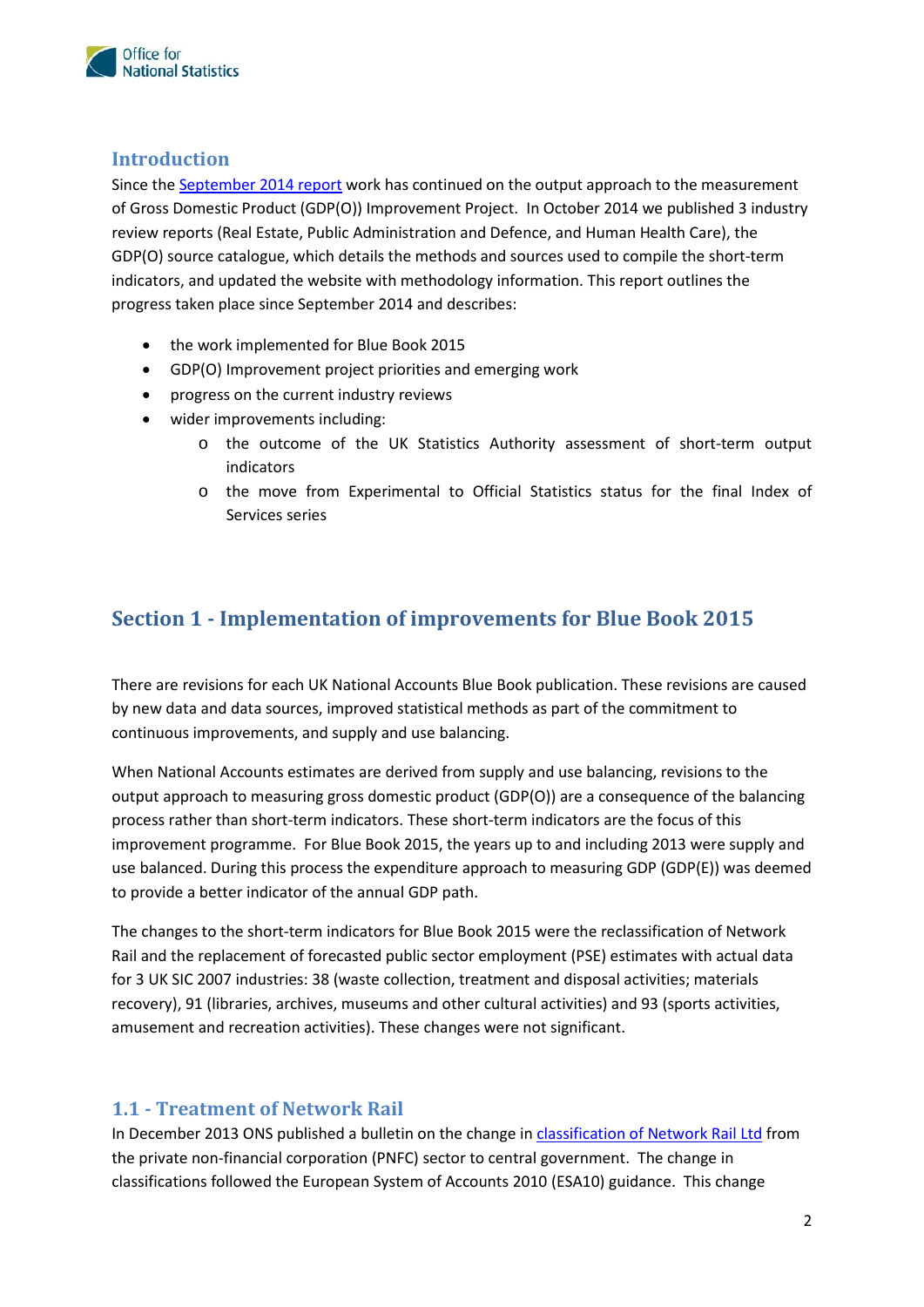

affects the UK SIC 2007 industry 52 – warehousing and support activities for transportation; revisions were made back to 2004.

 measuring value added to the more appropriate measure of sum of costs, in line with international The change from market output (PNFC) to non-market output (central government) has required a change in the method used to calculate the output of warehousing and support activities from guidelines.

 Under the Blue Book 2014 methodology, warehousing and support activities estimated value added by using turnover data collected from the Monthly Business Survey (MBS). This was deflated by a price index derived from 5 sources – 3 data series from Service Producer Price Index (road freight, business air fares and freight forwarding), a bespoke Consumer Price Index (car park charges) and a bespoke price index from the Department for Business, Innovation and Skills (labour and supervision in civil engineering). This produces a volume index in line with National Accounts conventions.

 component utilised the more appropriate method of measuring public corporations activity through a sum of the costs approach. The revised methodology splits warehousing and support activities into market and non-market components. The market component continues to use MBS turnover data, while the non-market

 Non-market output is difficult to value, as there is often no meaningful selling price. The sum of the production costs is used internationally to measure output where no market prices exist and assumes that output is equal to inputs. It is particularly useful in the measure of government activity and a number of the non-market industries in GDP(O) use this convention. Non-market output is fixed capital (defined below) and other taxes (less subsidies) on production. Summing costs in this valued as the sum of: intermediate consumption, compensation of employees, the consumption of way does not measure actual output, but this measure provides the best available approximation.

- − Intermediate consumption is defined as all goods and services used up or transformed in a process of production. This includes raw materials, power and fuel, rental on buildings and business services such as advertising, recruitment consultancy and cleaning. It specifically excludes staff costs and capital investment which are handled elsewhere in the accounts
- − Compensation of employees is the sum of all employment income, including wages and salaries, employers' pension and National Insurance contributions, bonuses and benefits in kind.
- − Consumption of fixed capital is defined as the depreciation of fixed assets.

#### <span id="page-2-0"></span>**1.2 - Replacement of forecast data with actual data from PSE**

In the **Public Administration and Defence Industry Review Report** published in October 2014, it was recommended that the short-term output measures for the 3 UK SIC 2007 industries: 38 (waste collection, treatment and disposal activities; materials recovery), 91 (libraries, archives, museums the forecast data series with actual PSE data. This improvement was implemented into Blue Book and other cultural activities) and 93 (sports activities, amusement and recreation activities), replaced 2015.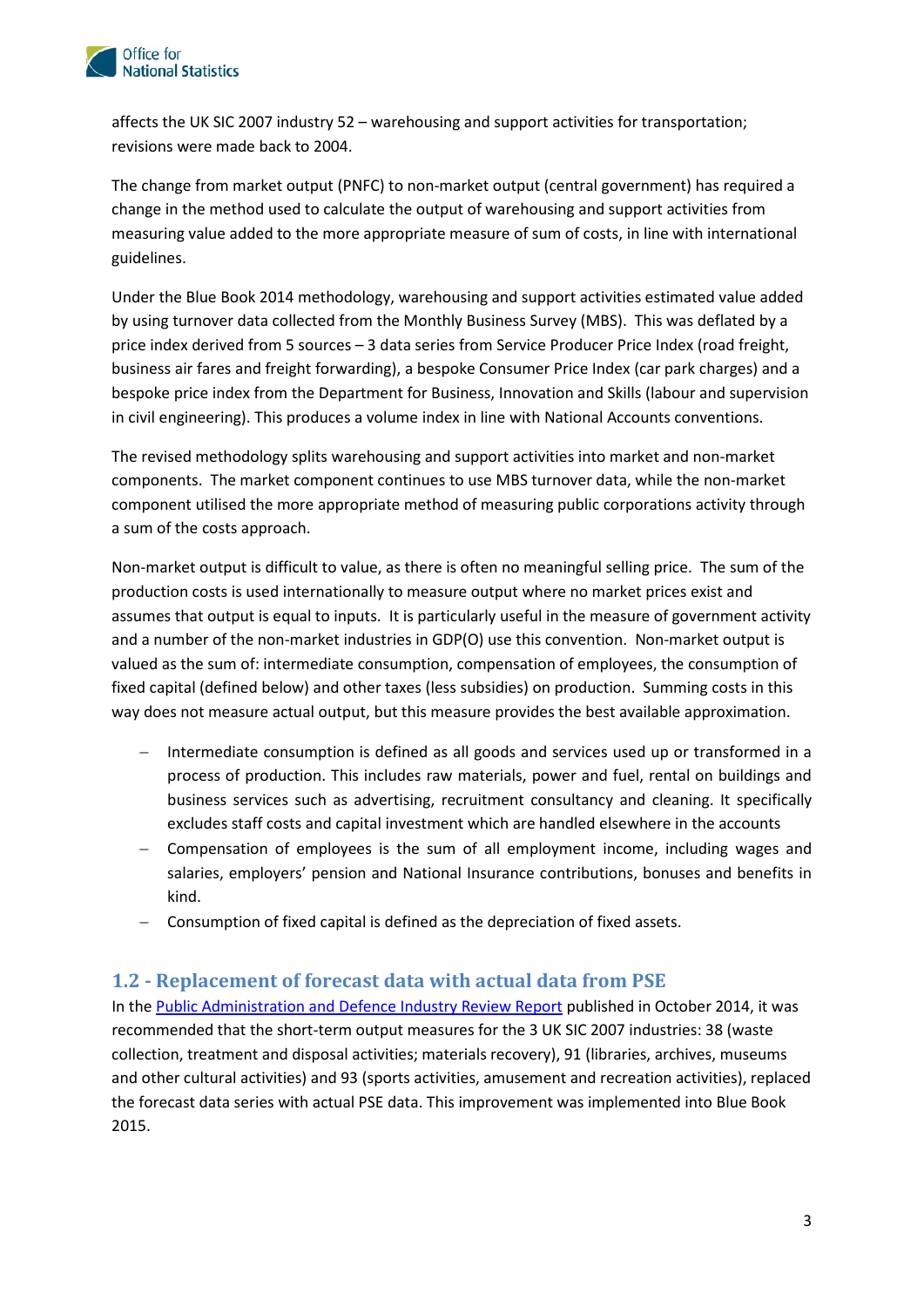

### <span id="page-3-0"></span>**1.3 - Update on GVA Weights, describing any significant changes**

 representing its proportion of the sum of gross value added (GVA) produced by the economy in a given year. GVA is derived from outputs less inputs, or output less intermediate consumption. The weights used by GDP(O) are calculated as part of the supply and use balancing for each year from 1997 and revisions tend to be higher in the later years. For Blue Book 2015, balancing was applied to 2013 for the first time, but GDP(O) has only used weights for the years up to and including 2012. to 2013 for the first time, but GDP(O) has only used weights for the years up to and including 2012.<br>This is because weights must undergo 2 years of balancing to minimise the impact of any revisions. The weights for 2012 are also used in the later periods. Updated weights will decrease the importance of industries where GVA has fallen relative to the whole economy and increase the constituent industries remain unchanged, and their significance will vary each year. There were no significant changes to the GVA weights for 2012. Each industry within the output measure of gross domestic product (GDP(O)) has a weight importance of industries where GVA has risen relative to the whole economy. This will necessarily produce the potential for revision to the overall GDP(O) index, although the growth rates of

[accounts' \(2001 edition\)](http://unstats.un.org/unsd/EconStatKB/KnowledgebaseArticle10407.aspx) and adopts a more pragmatic interpretation where this has proved necessary in setting guidelines for the more conceptually challenging industries. This rating of each industry has been re-assessed by our experts in line with new guidance which we understand is due to be published by Eurostat later this year. Each industry has been updated to reflect the change in GVA weight for Blue Book 2015. The Eurostat rating is guided by **Eurostat 'Handbook on price and volume measures in national** 

GVA weight for Blue Book 2015.<br>The assessment for each industry can be found in annex 1 – the priority matrix 2015. It is important to note that this considers the weakest element of each industry where this breaches a 10% significance threshold and rates the measures as A, B or C quality. C rated industries need the most improvement, B rated industries are deemed acceptable and A rated industries are given the highest "appropriate" rating.

 Table 1 shows the 2015 Eurostat ratings compared with 2014, the change in the total rating is due to the change in GVA weight for 2012 and not due to changes in methods for Blue Book 2015.

| Eurostat<br>Rating | <b>Blue Book</b><br>2014 | Percentage<br><b>BB14</b> | <b>Blue Book</b><br>2015 | Percentage<br><b>BB15</b> |
|--------------------|--------------------------|---------------------------|--------------------------|---------------------------|
|                    |                          |                           |                          |                           |
| А                  | 253.2392                 | 25.3                      | 264.3726                 | 26.4                      |
| В                  | 628.0304                 | 62.8                      | 614.27634                | 61.4                      |
|                    | 118.7305                 | 11.9                      | 121.35136                | 12.1                      |
|                    | 1000                     |                           | 1000                     |                           |

Table 1: 2015 Eurostat ratings compared with 2014

Annex 2 lists the 12 industries classified as C for 2015, which remains unchanged from 2014, and outlines the factors influencing that decision. There were 19 industries classified as C for Blue Book 2013.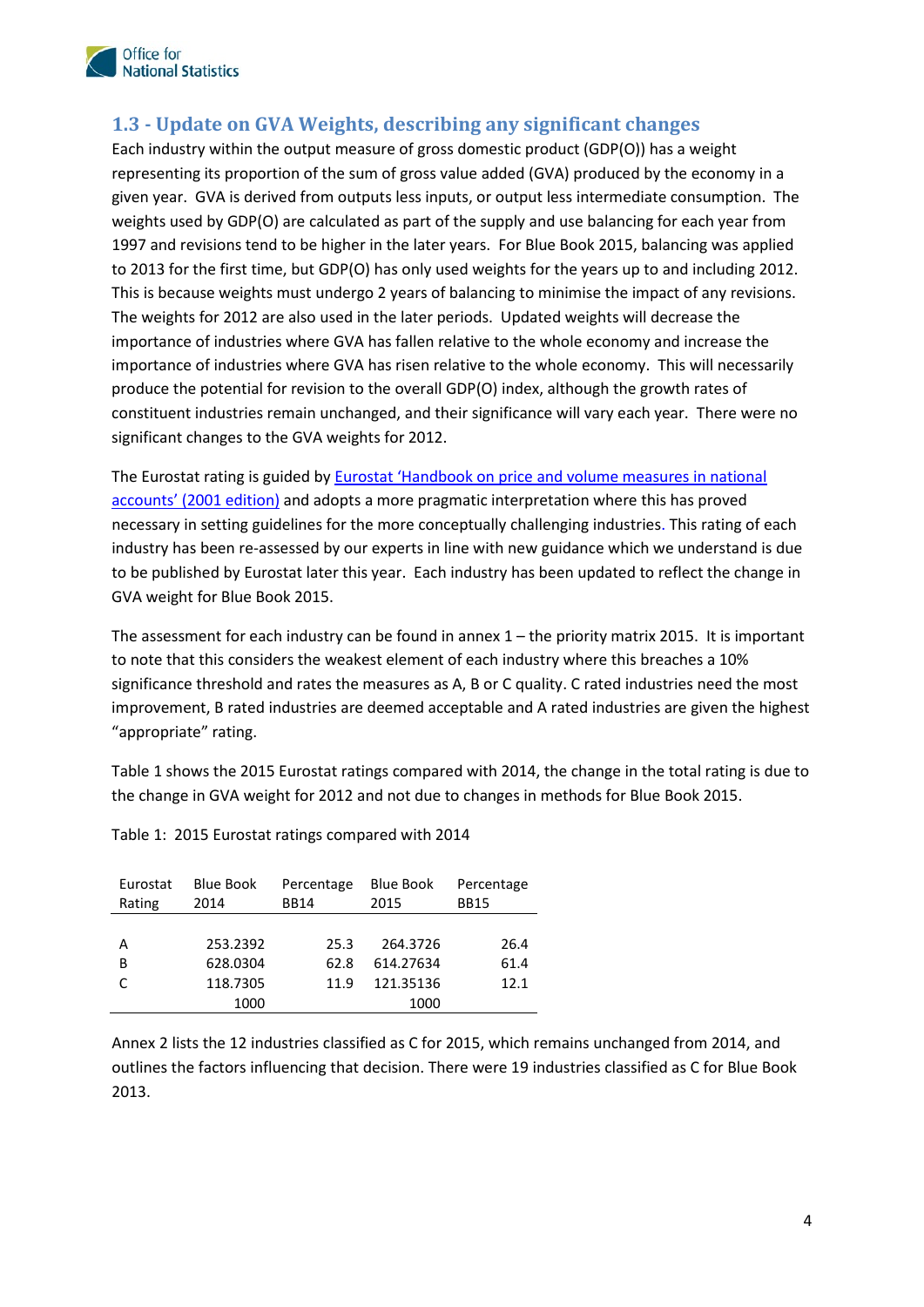

# <span id="page-4-0"></span>**Section 2 – Progress on Output Measure of Gross Domestic Product (GDP(O)) Improvement Programme**

### <span id="page-4-1"></span>**2.1 - GDP(O) Improvement Project Priorities**

 that there would be a delay to the previously published industry review timetable. The focus of the GDP(O) improvement project will still be industry reviews, which will continue to examine the as well as administrative data quality requirements. However, in order to more closely align staff resource with the main strategies, as set out in the National Accounts work plan which was open for consultation between 13 July and 25 September 2015, additional tasks have been assigned to the team supporting the project. These include new work on the Framework Regulation Integrating Business Statistics (FRIBS), which will be finalised in 2016 and National Accounts long term aim to which will also require input to the deflator strategy. We are also leading the development of the use of HMRC VAT data this could result in significant savings to ONS and businesses, and is a priority In June 2015, in the [Index of Production](http://www.ons.gov.uk/ons/rel/iop/index-of-production/index.html) an[d Index of Services](http://www.ons.gov.uk/ons/rel/ios/index-of-services/index.html) statistical bulletins, we announced concepts, methods and sources used in the measurement of short-term output across the economy develop an annual volume based balanced supply and use tables (using previous year's prices), for the office. Further information on this work can be found in section 4.4: Exploitation of HMRC VAT data.

 by 2021 rather than 2018, as previously expected. There will also be a delay in progressing with the The inclusion of this additional resource intensive work has required that the industry review programme be extended by 3 years, with the aim to complete reviews covering the whole economy outstanding recommendations from the 2014 reports.

 reviews planned for December 2015, industry 50 (water transport) and 53 (post and courier services), and a further 3 planned for spring 2016, including industries 64 to 66 (financial and insurance), 69 to 75 (professional services), and 87 to 88 (social care), which will cover a further 18% has also begun and is expected to be completed winter 2018, covering a further 6% of the economy The 3 industry reviews published in October 2014 (real estate, public administration and compulsory social security, and health) covered 22% of the economy (GVA weight 2012). There are 2 further of the economy (GVA weights 2012). These publications are later than previously planned in the [2014 edition of the GDP\(O\) Improvement Report.](http://www.ons.gov.uk/ons/rel/naa1-rd/national-accounts-articles/improvements-to-the-output-approach-to-measuring-gdp/index.html) The review into industries 41 to 43 (construction) (GVA weight 2012).

 make sure we are making best use of resources. We are aware that the Framework Regulation Integrating Business Statistics (FRIBS) will pose significant implications for the wholesale, retail and motor trades industries. In order to utilise our resource as effectively as possible we have extended the time proposed for the motor trades, wholesale and retail trade industry review; it will now implementation of FRIBS in 2019. In addition to extending the timetable we have also revised the priority of the industry reviews to commence in spring 2016 with proposed completion in winter 2018 in advance of the expected

Other noticeable changes include:

 (construction) which commenced spring 2015. combining industry 41.1 (property developers) review with the review of industries 41 to 43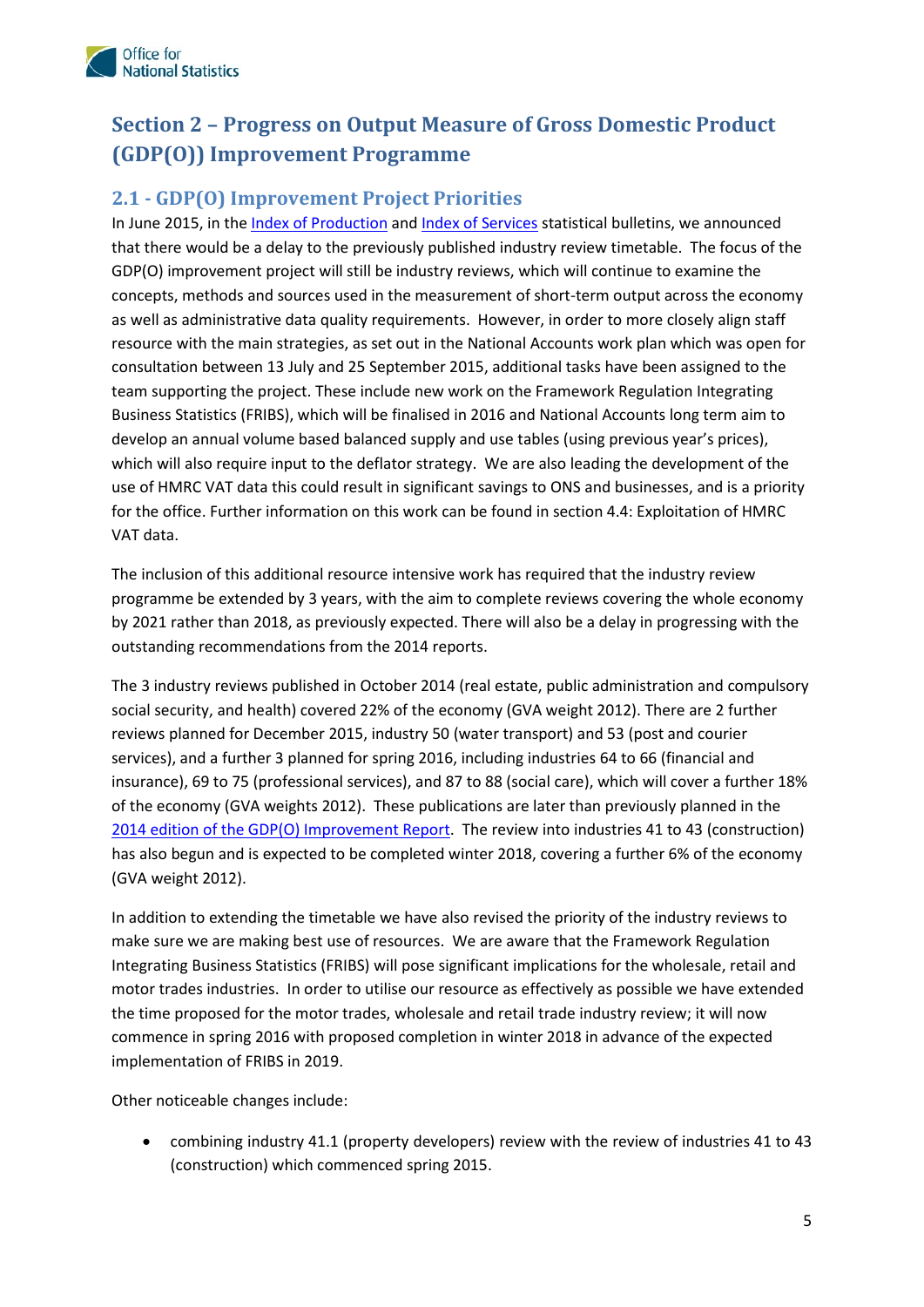

- • delaying the reviews into industries 49,51 and 52 (transport and storage), 77 to 78 (renting, admin services) leasing and employment) and 80 to 82 (security, services to buildings and landscapes and
- the second part, including recommendations, publishing in winter 2016 • splitting the current review into industries 87 to 88 (social care) into 2 parts, with the initial part of the report explaining the current methods and issues publishing in spring 2016 and

The detailed timetable can be found in annex 3.

### <span id="page-5-0"></span>**2.2 - Priority matrix**

 An important feature of the industry review programme has been the use of a matrix to prioritise the industries in need of review. This has been driven primarily by the GVA weight of each industry methodological changes over time, but the new matrix for 2015 has been prepared using the same and, with the publication of Blue Book 2015, the matrix has moved to using weights in proportion to gross value added for 2012, expressed as parts per thousand. The matrix has undergone methodology as 2014.

 are informing where our resource must be focused. We will continue to produce the priority matrix [report](http://www.ons.gov.uk/ons/rel/naa1-rd/national-accounts-articles/improvements-to-the-output-approach-to-measuring-gdp/index.html). Changes to the 2015 matrix are due to changes in GVA weights, revisions performance and changes in volatility. The priority matrix can be found in annex 1. However, the matrix is becoming less useful in informing reviews and, increasingly, emerging issues to capture the progress being made. For details on how the matrix is produced please see the [2014](http://www.ons.gov.uk/ons/rel/naa1-rd/national-accounts-articles/improvements-to-the-output-approach-to-measuring-gdp/index.html) 

### <span id="page-5-1"></span>**Section 3 – Industry Reviews**

#### <span id="page-5-2"></span>**3.1 - Completed reviews**

On 31 October 2014 we published 3 industry reviews covering 22% of the economy:

- • [Real Estate](http://www.ons.gov.uk/ons/rel/naa1-rd/national-accounts-articles/real-estate-activities-industry-review---2014/index.html)
- • [Public Administration and Defence](http://www.ons.gov.uk/ons/rel/naa1-rd/national-accounts-articles/public-administration--defence-and-compulsory-social-security-industry-review---2014/index.html)
- [Human Health Care](http://www.ons.gov.uk/ons/rel/naa1-rd/national-accounts-articles/human-health-activities-industry-review---2014/index.html)

As part of the industry review process recommendations were included in the reports. A full list of recommendations for the 3 reports can be found in annex 4 with an update on each recommendation. Progress has been made on a number of recommendations; however, due to the change in the projects priorities, as outlined in section 2.1: GDP(O) Improvement Project Priorities, a number of recommendations will now be reviewed at a later date.

#### <span id="page-5-3"></span>**3.2 - Current reviews**

Currently there are 6 reviews taking place covering 24% of the economy:

- industries 41 to 43 (construction)
- industry 50 (water transport)
- industry 53 (post and courier activities
- industries 64 to 66 (financial services)
- industries 69 to 75 (professional services)
- • industries 87 to 88 (social care activities)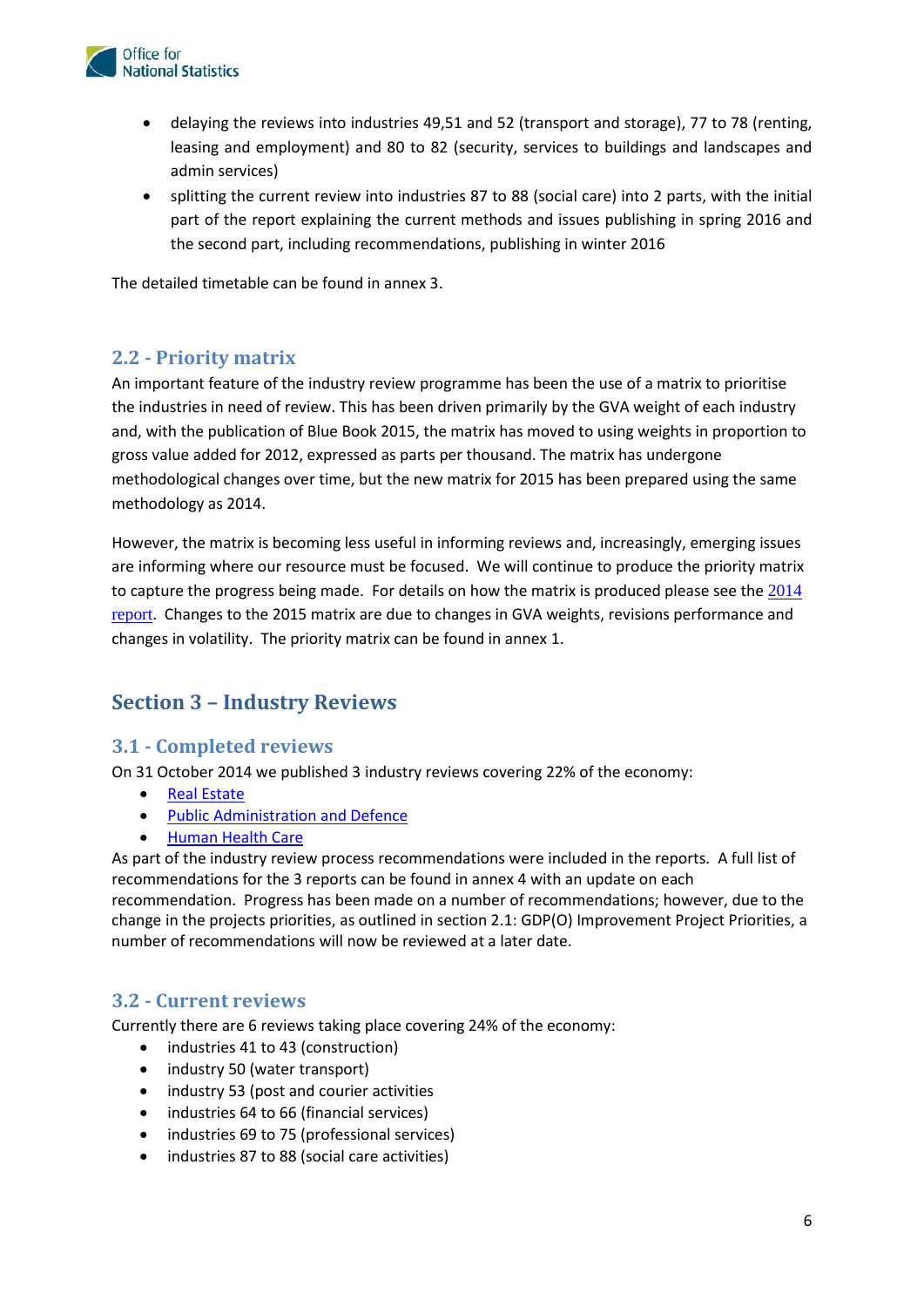

 (water transport) and industry 53 (post and courier activities). We also aim to publish a full review services) and 87 to 88 (social care activities) in spring 2016. These initial reviews will detail the current methodology and discuss some of the issues that the full report will explore in more detail. The second part of the review, which will look at addressing the issues and proposing winter 2018 for industries 64 to 66 (financial services). An update on each of the 6 reviews currently In December 2015 we plan to publish full reviews, including recommendations, for industry 50 for industries 69 to 75 (professional services) with the initial reviews of industries 64 to 66 (financial recommendations, will be published in winter 2016 for industries 87 to 88 (social care activities) and underway can be found below.

#### <span id="page-6-0"></span>**Industry 41 to 43 – construction, including industry 41.1 - property developers**

The measurement of construction output has undergone significant change, with new interim price working on a programme of continuous improvement of **construction output**, which will be completed in 2018. Due to the large scale of this programme and recent changes it has been decided to combine the industry reviews into industry 41.1 (property developers) and the remainder of industries 41 to 43 (construction) as part of this programme. The review will run in alongside the [indices](http://www.ons.gov.uk/ons/rel/ppi2/construction-output-price-indices--opis-/interim-solution--q2-2015/art---opi-q2-2015.html) representing an important conceptual improvement. Our Construction Output team are overall construction project and the report is expected in 2018.

#### <span id="page-6-1"></span>**Industry 50 – water transport**

 The water transport industry looks at the movement of passengers and freight. The industry is data from Chamber of Shipping. An important aspect of the review is to investigate and recommend more timely data series. The final report is expected in December 2015. currently estimated using annual administrative data from Department for Transport and quarterly

#### <span id="page-6-2"></span>**Industry 53 – post and courier activities**

 postal services that are provided under the universal service obligation, and 53.2, which measures The post and courier activities industry is made up of 2 groups; 53.1, which measures the activities of the activities of all other postal and courier services. Since the Postal Services Act 2011, the postal services industry has undergone significant structural and classification changes. The main changes include the separation of Post Office Limited from Royal Mail plc and the [re-classification of Royal](http://www.ons.gov.uk/ons/rel/na-classification/national-accounts-sector-classification/royal-mail-classification-in-national-accounts-following-government-s-sale-of-shares/royal-mail.html)  [Mail plc](http://www.ons.gov.uk/ons/rel/na-classification/national-accounts-sector-classification/royal-mail-classification-in-national-accounts-following-government-s-sale-of-shares/royal-mail.html) as a private non-financial corporation.

 measures deflated by the Consumer Price Index (CPI) for postal charges, the Service Producer Price Index (SPPI) for parcels and the SPPI for courier activities. The review has looked at the structural changes that have taken place in this industry over the last few years and will propose turnover data as a more appropriate method. The final report is expected in December 2015. Post and courier activities is currently measured using a combination of turnover and volume recommendations to move away from using volume data to measuring the whole industry using

#### <span id="page-6-3"></span>**Industries 64 to 66 – financial services**

The initial review of financial services will be published in spring 2016. This will describe current methods, summarise the significant change in methodology that has taken place since Blue Book 2007, quality assure administrative data and describe how the newly developed Financial Services Survey conducted by ONS could potentially improve methodology. The final report, in winter 2018,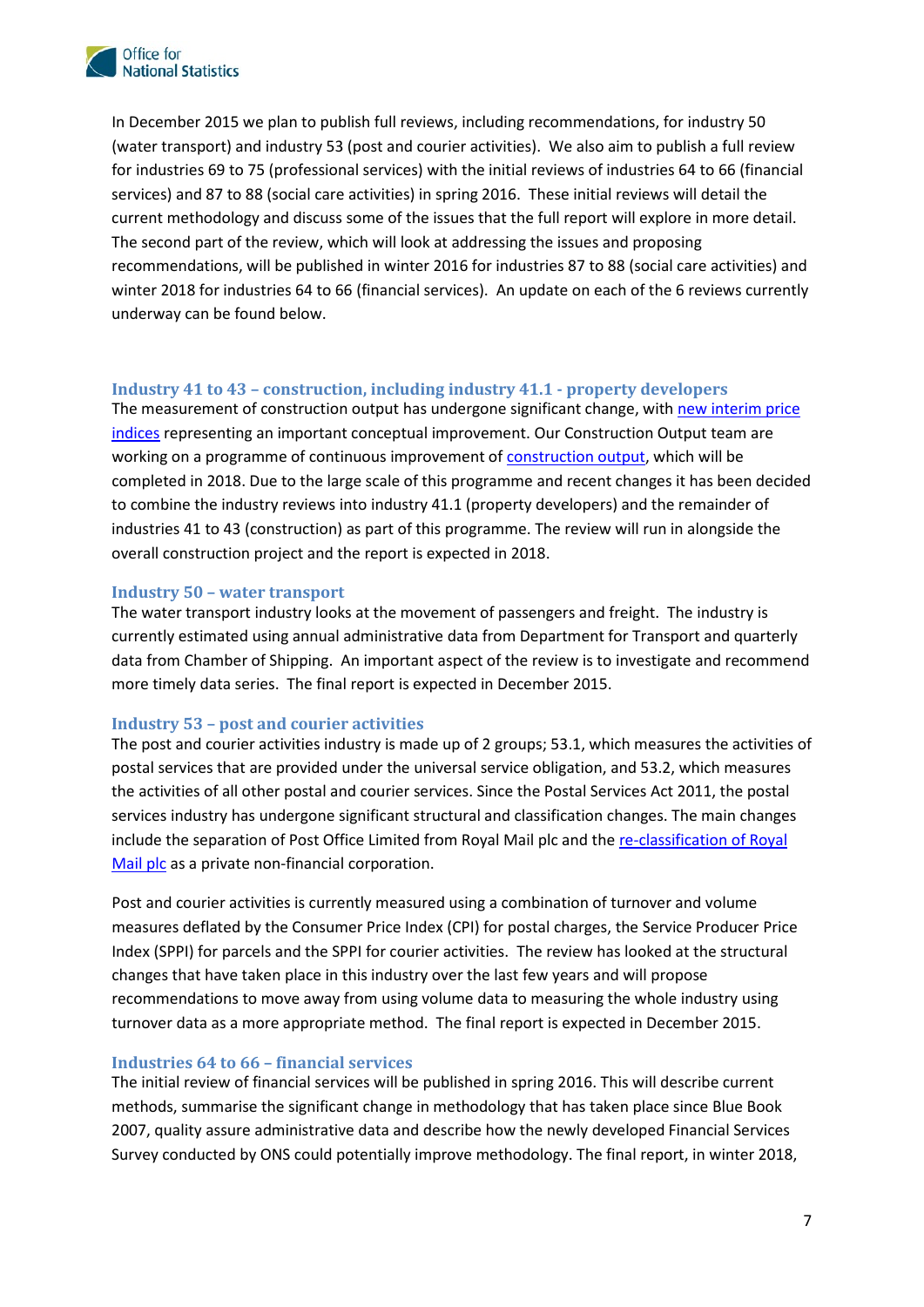

Services Survey and consider how volume estimates could be improved. will also consider the impact of the flow of funds project alongside the data from the new Financial

#### <span id="page-7-0"></span>**Industries 69 to 75 – professional services**

 CPI. The final report for this industry is now due in spring 2016. The main focus of the professional services review is on improving the method for deflation to derive the volume of output. We are considering improving the deflation method by replacing some of the current wages measures with more conceptually appropriate business prices from SPPI and

#### <span id="page-7-1"></span>**Industries 87 to 88 – social care**

The social care industry is challenging to measure due to the different methods of payment for care. non-market element is estimated using public sector output, which is internationally recognised. This measures total inputs as a proxy for total outputs, using general government final consumption for central accounting and reporting (OSCAR) database on a UK basis. The market element is currently estimated using workforce jobs data. Social care is largely funded fully or subsidised by government, with individuals making contributions to top-up care. However, it is difficult to meaningfully split the market and non-market aspects. The expenditure (GGFCE) data, which is sourced at current prices from the HM Treasury's online system

 Traditionally market output is measured using turnover from the Monthly Business Survey (MBS). asking for business turnover, but how much of that was from government, which would increase our costs and contributor burden. It would also require a new sample for MBS as social care is currently reviewed that could potentially have an impact on Household Final Consumption Expenditure (HHFCE). However, this may not be the most effective method for this industry. It would require not only not collected. To ensure the burden on business is not increased alternative sources are being

(HHFCE).<br>There are also a number of other areas that need to be considered as part of the review. With new More direct payments will be issued which may impact how the industry will be measured. The schooler and the housing element of social care. Part one of the reviews, being published in spring 2016, will cover the current methodology and describe the most important issues. Part 2, being published in winter 2016, will outline recommendations and address the issues raised in part one. legislation from spring 2016 there will be more freedom of choice given to recipients of social care. review will also consider the measurement of non-core social care activities such as child care, pre-

### <span id="page-7-2"></span>**Section 4 - Wider Improvements**

### <span id="page-7-3"></span>**4.1 - UK Statistics Authority Assessment and admin data recommendation**

 was announced that these 4 indicators would retain their National Statistics status. You can find further details in th[e confirmation letter.](http://www.statisticsauthority.gov.uk/assessment/assessment/assessment-reports/confirmation-of-designation-letters/letter-of-confirmation-as-national-statistics---assessment-reports-278-and-279.pdf) Following the UK Statistics Authority assessment of [Short-Term Economic Output Indicators:](http://www.statisticsauthority.gov.uk/assessment/assessment/assessment-reports/assessment-report-278---statistics-on-gdp--iop-and-ios.pdf)  [Preliminary Estimate of GDP, Indices of Production and Services, and Retail Sales,](http://www.statisticsauthority.gov.uk/assessment/assessment/assessment-reports/assessment-report-278---statistics-on-gdp--iop-and-ios.pdf) in March 2015 it

 indicators must comply. One of the recommendations is to review the administrative data used to The UK Statistics Authority made 13 recommendations with which the short-term economic output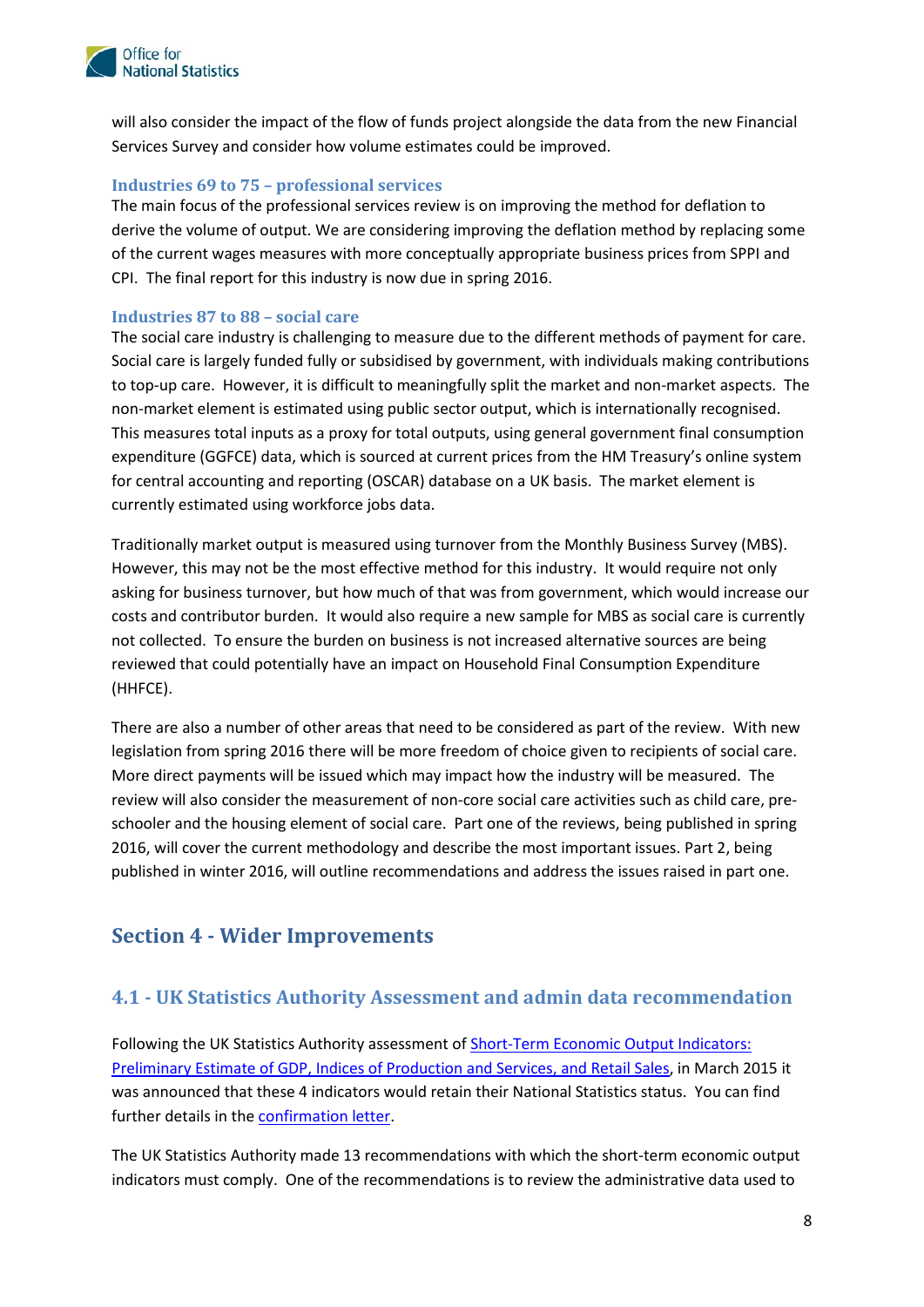

2015. compile the short-term indicators. This recommendation is part of the UK Statistics Authority's [Regulatory Standard for the Quality Assurance of Administrative Data,](http://www.statisticsauthority.gov.uk/assessment/monitoring/administrative-data-and-official-statistics/index.html) published in January

 sources to be completed by 2018. This will continue to be part of the industry review process, where all data sources are reviewed for their quality and conceptual appropriateness. There are 4 membership organisations) that use admin data which will not have been reviewed by agreed completed by 2018. We have agreed with the UK Statistics Authority to conduct a review of all administrative data industries, 01 (agriculture), 02 (forestry), 03 (fishing and aquaculture) and 94 (activities of deadline. A separate review of these 4 industries, to look at administrative data sources only, will be

[catalogue,](http://www.ons.gov.uk/ons/guide-method/method-quality/specific/economy/output-approach-to-gdp/methods-and-sources/output-approach-to-measuring-gdp-source-catalogue.xls) first published in 2014 and revised for 2015. The catalogue of sources will continue to be updated on an annual basis, and published alongside Blue Book 2015 on 30 October 2015. Details of the sources used to compile the short-term indicators can be found in the GDP(O) source

### <span id="page-8-0"></span>**4.2 - Experimental Statistics in Index of Services**

 paused in 2008 to focus on the transition to UK SIC 2007, improved deflator methodology and the implementation of a new IT platform. The Index of Services (IoS) achieved National Statistic status in 2007. This was partly due to a series of industry reviews which underpinned short-term estimates. However, a number of low-level industries were still designated as Experimental Statistics when the programme of industry reviews

 comments from methodologists who quality assured the progress of IoS to the National Statistics experimental. By implication it must also be noted that 2 sections (K - financial and insurance activities and T - activities of households as employers) are also Experimental Statistics as they In 2011 IoS moved to UK SIC 2007 and the Experimental Statistics were re-assessed using detailed designation. This review was published in [August 2012](http://www.ons.gov.uk/ons/guide-method/method-quality/specific/economy/index-of-services/future-improvements/industry-reviews/index-of-services---industry-reviews-august-2012.pdf) and outlined the 17 industries that remained contain industries that are wholly experimental - no other sections have experimental industries contributing more than 50% of the section weight.

 remain experimental. A review of the 17 industries has been conducted by experts in the business area against the Code of Practice for Official Statistics and, in noting the original comments, we are clear that the issues and requirements have been addressed where appropriate, details of this review can be found in annex 5. Agreement has been given by the Director General for Economic Annex 5 highlights comments made by methodologists in 2007 as to why these industries would Statistics to move these Experimental Statistics to Official Statistics.

### <span id="page-8-1"></span>**4.3 - Website update**

 on the short-term indicators web pages. Last year we published the GDP(O) source catalogue for the first time and will be publishing an update alongside Blue Book in October 2015. Over the coming As in previous years we are continuing to make improvements to the information available to users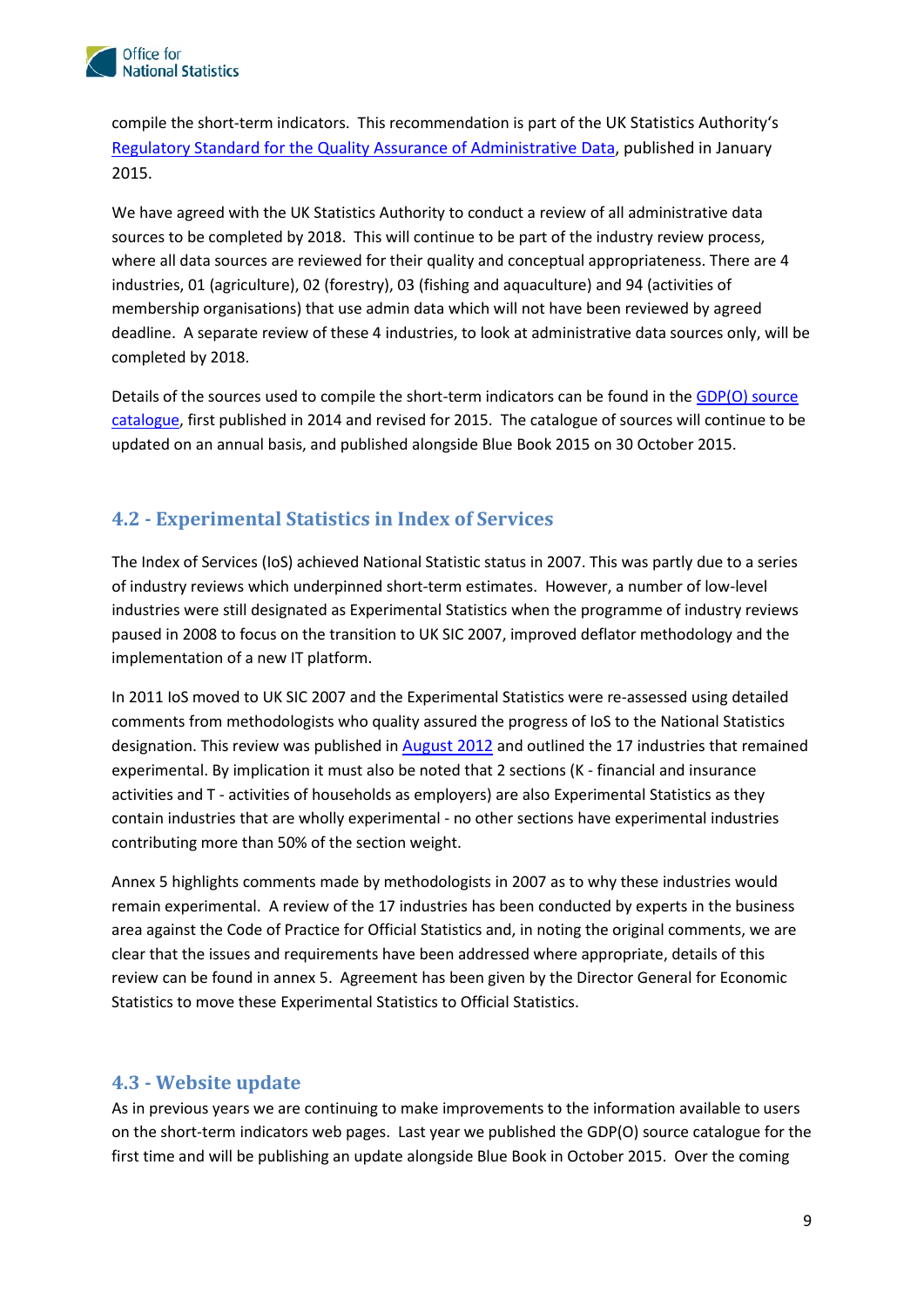

months additional improvements will also be made, including the publication of our methodology for the UK SIC 2007 industry 01(agriculture).

### <span id="page-9-0"></span>**4.4 - Exploitation of HMRC VAT data**

 Over the last year significant progress has been achieved in exploring the use of administrative data as collected by Her Majesty's Revenue and Customs (HMRC) from Value Added Tax (VAT) returns. with exploration as to its possible use within short-term output indicators and across National Accounts. To date the work has focused on the use of the HMRC turnover variable as collected on a VAT return

Accounts.<br>The project has established a monthly process that takes the administrative data, as collected at VAT registration unit level, links and cleans it to produce reporting unit level HMRC turnover data. This This work has significant potential to save money by reducing ONS survey costs and the burden on businesses, in terms of completing government questionnaires. To take this work forward, the Survey sample for larger businesses. micro-data provides the basis for interrogation and analysis behind top level industry aggregates. proposed method is to combine administrative data with survey data and gain the advantages of both data sources. The proposed method being investigated over the next year is to use HMRC turnover data for smaller and medium sized businesses in conjunction with the Monthly Business

For further information on this work please see the following article:

 ['Feasibility study into the use of HMRC turnover data within Short-term Output Indicators and](http://www.ons.gov.uk/ons/rel/naa1-rd/national-accounts-articles/feasibility-study-into-the-use-of-hmrc-turnover-data-within-short-term-output-indicators-and-national-accounts/index.html)  [National Accounts \(](http://www.ons.gov.uk/ons/rel/naa1-rd/national-accounts-articles/feasibility-study-into-the-use-of-hmrc-turnover-data-within-short-term-output-indicators-and-national-accounts/index.html)published 14 August 2015).

 The next article, being published on 7 October 2015, will include consideration of the use of VAT data in an international context and a detailed description of how we process and derive the HMRC data.

### <span id="page-9-1"></span>**Section 5 - Emerging priorities**

### <span id="page-9-2"></span>**5.1 - Supply and use tables in previous year's prices and deflator strategy**

 ONS has a long term aim to develop balanced supply and use tables, based on volume (previous year's prices) in line with international best practice and is a requirement under European System of output deflators that will also enable progress with "double deflation". ONS is working to develop methodology that will underpin the derivation of volume based tables for supply and use, the National Accounts. The first balanced supply and use tables in previous year's prices will be produced to support Blue Book 2018. Accounts 2010 (ESA10). An important component of this process is the availability of appropriate the deflator strategy across a variety of areas of the National Accounts. This will also support the particularly where the balanced volume estimates are fed back to the various component parts of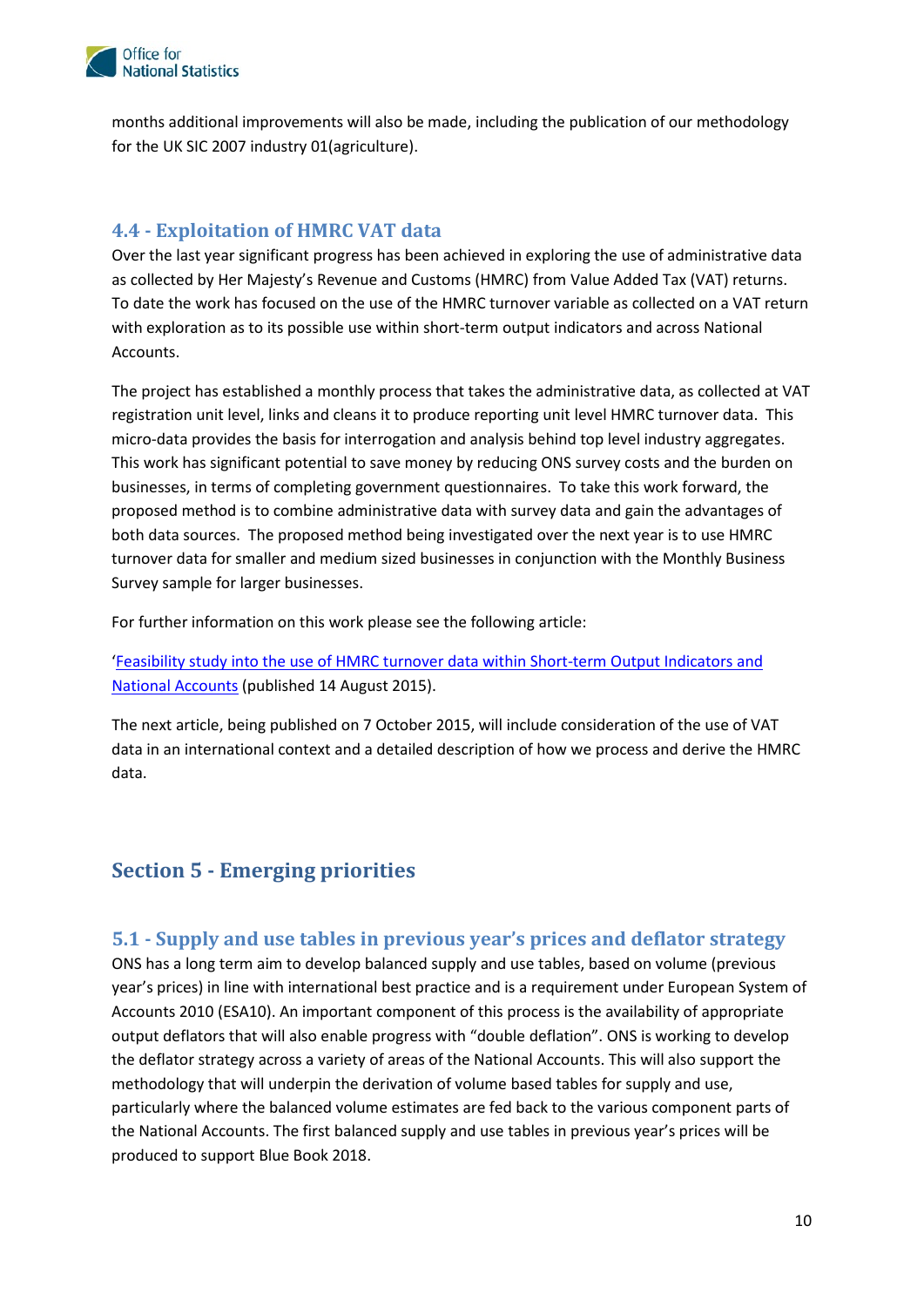

### <span id="page-10-0"></span>**5.2 – Framework Regulation Integrating Business Statistics (FRIBS)**

[European Statistical System vision](http://eur-lex.europa.eu/LexUriServ/LexUriServ.do?uri=COM:2009:0404:FIN:EN:PDF) in 2014. It aims to apply consistent statistical definitions and ease from "business to business" transactions to "'business to all" and to redefine the retail trade. The Framework Regulation Integrating Business Statistics (FRIBS) was included as part of the the burden on business, for example through better use of administrative data. The regulation is still under discussion, but is expected that it will come into effect in 2019 at the earliest. The 2 most significant impacts for short-term indicators are to move the Service Producer Price Indices (SPPI)

 ONS will also consider how consumer and export purchases should be included, as well as business These estimates will also have to be on "retail" or "trade" turnover and not the total turnover of review to cover these industries has been timetabled for spring 2016 alongside the work to meet the new FRIBS requirements. The completed industry review is expected in winter 2018. and government purchases of services in a redefined SPPI. The new definition of the retail trade is expected to include the wholesale and motor trades industries. The most important impact is that for these 2 additional industries data would have to be produced significantly earlier than at present. businesses (so that non-retail turnover is excluded). This represents a significant challenge; the

### <span id="page-10-1"></span>**Section 6 – Next Steps**

 industries 64 to 66 (financial services) and industries (87 to 88) social care. The next GDP(O) Improvement Report will be published in June 2016 alongside Quarterly National Accounts consistent with Blue Book 2016. In December 2015 we will publish 2 final reports into industry 50 (water transport), and industry 53 (post and courier activities). In spring 2016 we will publish a final report into industries 69 to 75 (professional services) and 2 initial reports into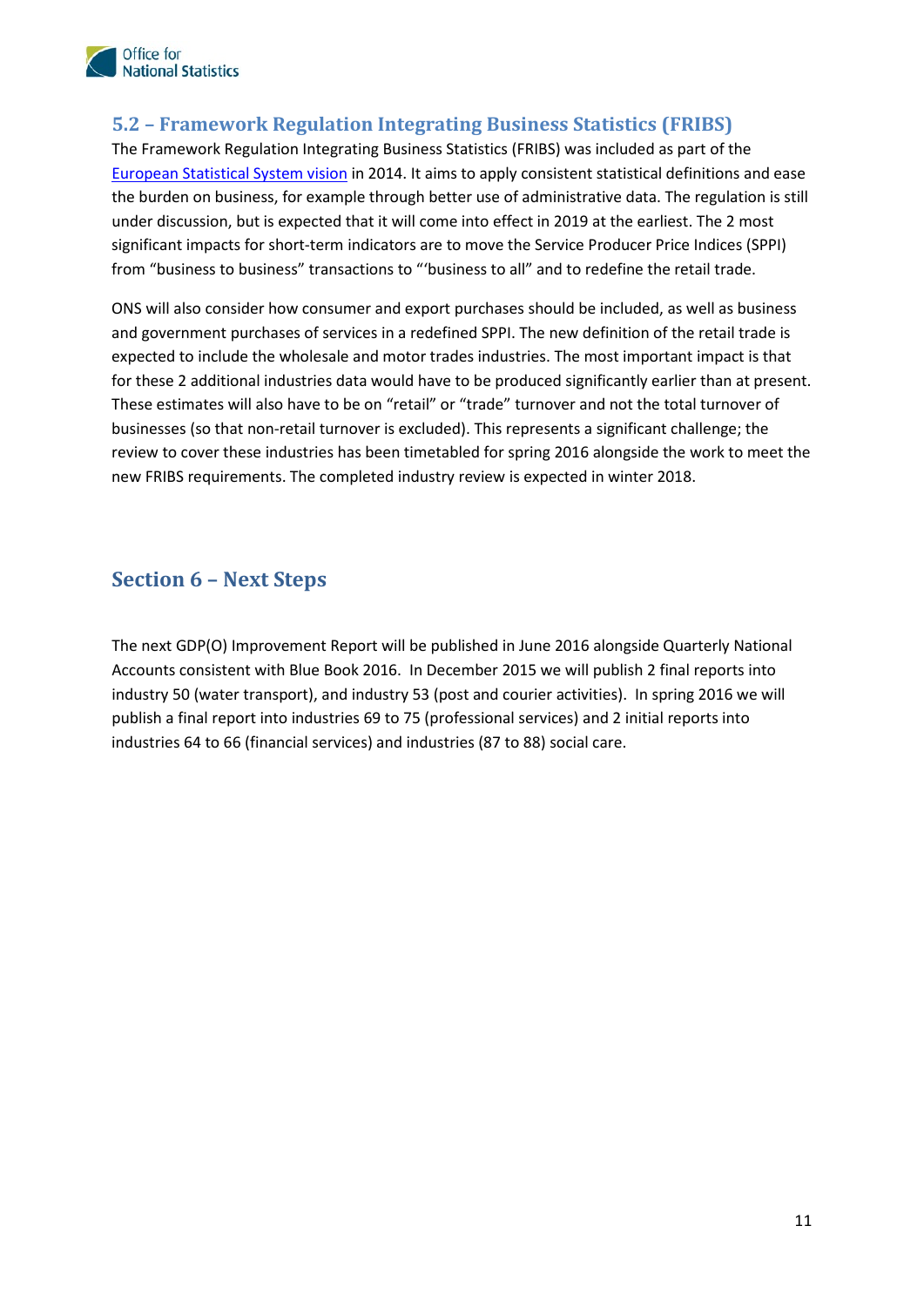

### <span id="page-11-0"></span>**Annexes**

## <span id="page-11-1"></span>**1 - Priority Matrix 2015**

| <b>UK SIC</b> |                                                                                                   | 2012    | Eurostat |            |           | 2015 | change in      |
|---------------|---------------------------------------------------------------------------------------------------|---------|----------|------------|-----------|------|----------------|
| 2007          | Description                                                                                       | GVA wt  | rating   | Volatility | Revisions | Rank | rank           |
| 01            | 01: Crop And Animal Production, Hunting And<br><b>Related Service Activities</b>                  | 6.2708  | B        | L          | L         | 45   | 0              |
| 02            | 02:Forestry And Logging                                                                           | 0.2100  | B        | L          | L         | 87   | $-1$           |
| 03            | 03: Fishing And Aquaculture                                                                       | 0.3379  | B        | L          | L         | 84   | $-1$           |
| 05            | 05: Mining Of Coal And Lignite                                                                    | 0.2558  | B        | M          | L         | 85   | $\overline{2}$ |
| 06            | 06: Extraction Of Crude Petroleum And Natural Gas                                                 | 15.8557 | В        | M          | н         | 27   | -5             |
| 07            | 07: Mining Of Metal Ores                                                                          | 0.0007  | Α        | L          | н         | 89   | $\mathbf 0$    |
| 08            | 08:Other Mining And Quarrying                                                                     | 2.0292  | Α        | M          | М         | 77   | $-2$           |
| 09            | 09: Mining Support Service Activities                                                             | 1.9061  | C        | L          | М         | 33   | $-1$           |
| 10            | 10: Manufacture Of Food Products                                                                  | 12.4306 | Α        | M          | М         | 42   | $\mathbf{1}$   |
| 11            | 11: Manufacture Of Beverages                                                                      | 3.2064  | Α        | н          | н         | 67   | 6              |
| 12            | 12: Manufacture Of Tobacco Products                                                               | 0.6939  | A        | L          | L         | 83   | $\mathbf{1}$   |
| 13            | 13: Manufacture Of Textiles                                                                       | 1.7977  | Α        | M          | L         | 78   | 0              |
| 14            | 14: Manufacture Of Wearing Apparel                                                                | 1.1644  | Α        | M          | L         | 82   | 0              |
| 15            | 15: Manufacture Of Leather And Related Products                                                   | 0.3904  | Α        | M          | L         | 86   | $-1$           |
| 16            | 16: Manufacture Of Wood and Products Of Wood<br>and Cork, Except Furniture; Manuf. Of Articles Of |         |          |            |           |      |                |
|               | Straw                                                                                             | 1.5426  | Α        | M          | н         | 81   | 0              |
| 17            | 17: Manufacture Of Paper And Paper Products                                                       | 2.6431  | Α        | M          | L         | 73   | $-2$           |
| 18            | 18: Printing And Reproduction Of Recorded Media                                                   | 3.4601  | Α        | M          | Г         | 66   | 0              |
| 19            | 19: Manufacture Of Coke And Refined Petroleum<br>Products                                         | 2.8948  | Α        | M          | L         | 72   | 4              |
| 20            | 20: Manufacture Of Chemicals And Chemical                                                         |         |          |            |           |      |                |
| 21            | Products<br>21: Manufacture Of Basic Pharmaceutical Products                                      | 5.6759  | Α        | M          | М         | 61   | $\mathbf{1}$   |
|               | And Pharmaceutical Preparations                                                                   | 9.0195  | Α        | H          | М         | 51   | $-1$           |
| 22            | 22: Manufacture Of Rubber And Plastic Products                                                    | 5.3770  | Α        | M          | М         | 64   | $-1$           |
| 23            | 23: Manufacture Of Other Non-Metallic Mineral<br>Products                                         | 2.9096  | Α        | M          | Г         | 71   | $-1$           |
| 24            | 24: Manufacture Of Basic Metals                                                                   | 2.1969  | Α        | M          | М         | 74   | $-2$           |
| 25            | 25: Manufacture Of Fabricated Metal Products,                                                     |         |          |            |           |      |                |
|               | <b>Except Machinery And Equipment</b><br>26: Manufacture Of Computer, Electronic And              | 9.3601  | A        | M          | М         | 50   | -3             |
| 26            | <b>Optical Products</b>                                                                           | 6.4088  | Α        | M          | Г         | 58   | $\mathbf{1}$   |
| 27            | 27: Manufacture Of Electrical Equipment                                                           | 3.1357  | Α        | М          | M         | 69   | $-1$           |
| 28            | 28: Manufacture Of Machinery And Equipment                                                        |         |          |            |           |      |                |
| 29            | N.E.C.<br>29: Manufacture Of Motor Vehicles, Trailers And                                         | 7.9743  | Α        | M          | Г         | 54   | 0              |
|               | Semi-Trailers                                                                                     | 5.8340  | Α        | M          | Г         | 60   | $-2$           |
| 30            | 30: Manufacture Of Other Transport Equipment                                                      | 5.6785  | В        | L          | н         | 48   | $-7$           |
| 31            | 31: Manufacture Of Furniture                                                                      | 2.1854  | Α        | M          | Г         | 76   | $-2$           |
| 32            | 32:Other Manufacturing                                                                            | 3.1660  | Α        | M          | L         | 70   | $-1$           |
| 33            | 33: Repair And Installation Of Machinery And<br>Equipment                                         | 3.7193  | Α        | M          | м         | 65   | $-1$           |
| 35            | 35: Electricity, Gas, Steam And Air Conditioning<br>Supply                                        | 13.9193 | В        | М          | м         | 32   | 4              |
| 36            | 36: Water Collection, Treatment And Supply                                                        | 3.1479  | Α        | H          | L         | 68   | $-1$           |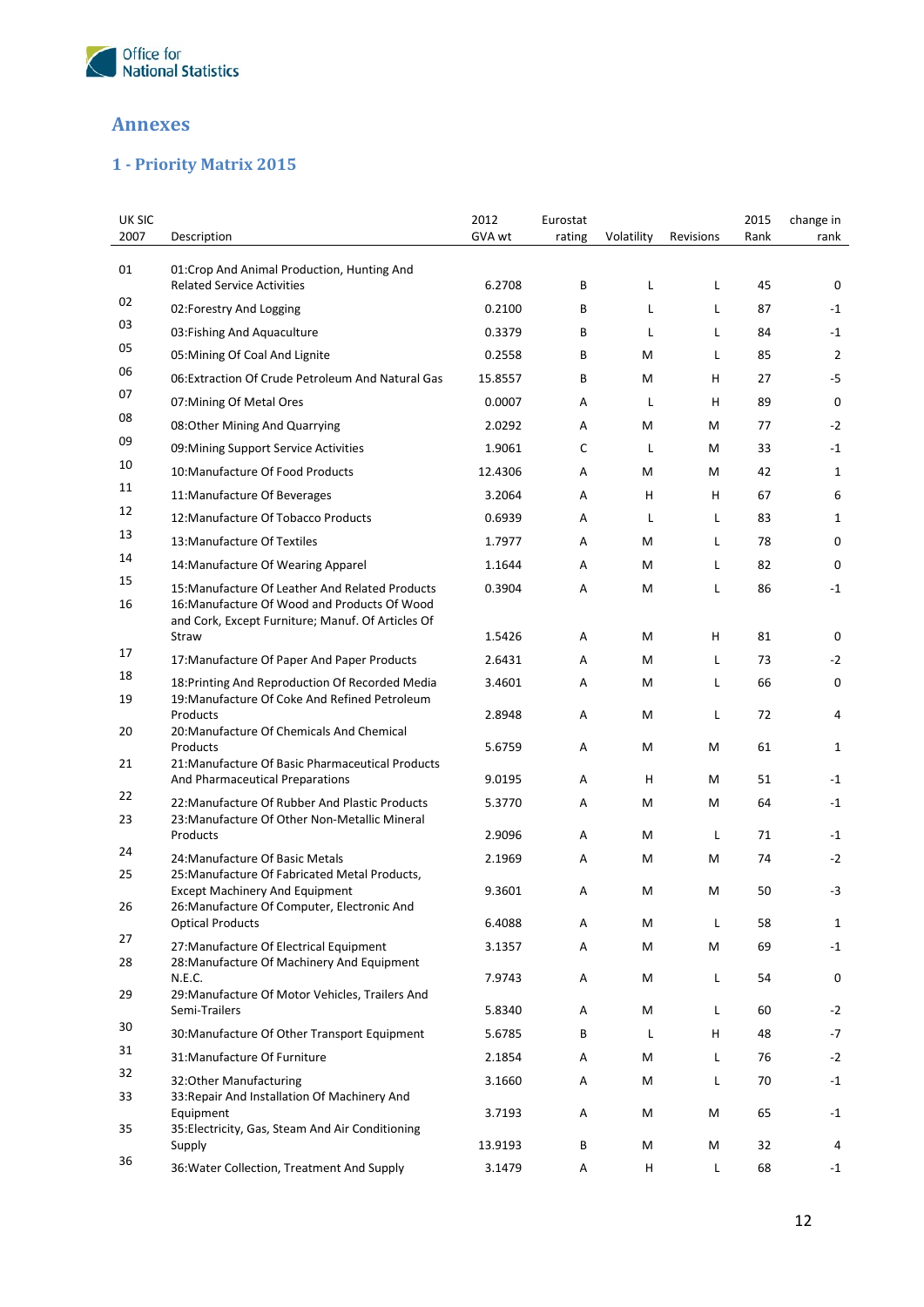

| 37             | 37:Sewerage                                                                                                  | 3.2751             | В      | M      | L      | 62                 | $-2$             |
|----------------|--------------------------------------------------------------------------------------------------------------|--------------------|--------|--------|--------|--------------------|------------------|
| 38             | 38: Waste Collection, Treatment And Disposal<br><b>Activities; Materials Recovery</b>                        | 5.5520             | В      | M      | L      | 49                 | 3                |
| 39             | 39: Remediation Activities And Other Waste<br><b>Management Services</b>                                     | 0.1043             | В      | M      | L      | 88                 | 0                |
| 41             | 41:Construction Of Buildings                                                                                 | 25.9117            | В      | L      | L      | 18                 | $\mathbf 0$      |
| 42             | 42: Civil Engineering                                                                                        | 11.0124            | В      | L      | L      | 36                 | $-2$             |
| 43             | 43:Specialised Construction Activities                                                                       | 21.7738            | В      | L      | L      | 20                 | $-1$             |
| 45             | 45: Wholesale And Retail Trade And Repair Of Motor<br><b>Vehicles And Motorcycles</b>                        | 17.9630            | В      | M      | L      | 24                 | 1                |
| 46             | 46: Wholesale Trade, Except Of Motor Vehicles And<br>Motorcycles                                             | 33.3455            | B      | L      | L      | 16                 | $\mathbf 0$      |
| 47             | 47: Retail Trade, Except Of Motor Vehicles And<br>Motorcycles                                                | 56.7649            | В      | L      | L      | 8                  | 0                |
| 49             | 49: Land Transport And Transport Via Pipelines                                                               | 18.0599            | B      | L      | М      | 23                 | 6                |
| 50             | 50: Water Transport                                                                                          | 4.0127             | В      | L      | М      | 44                 | 5                |
| 51             | 51:Air Transport                                                                                             | 4.3492             | В      | L      | L      | 56                 | $\mathbf 0$      |
| 52             | 52: Warehousing And Support Activities For<br>Transportation                                                 | 9.9820             | В      | L      | M      | 29                 | $-1$             |
| 53             | 53: Postal And Courier Activities                                                                            | 6.5225             | B      | L      | н      | 37                 | $\mathbf 0$      |
| 55             | 55:Accommodation                                                                                             | 6.8792             | Α      | L      | L      | 57                 | $-4$             |
| 56             | 56: Food And Beverage Service Activities                                                                     | 20.5697            | Α      | M      | L      | 34                 | $-1$             |
| 58             | 58: Publishing Activities                                                                                    | 7.4917             | Α      | M      | L      | 55                 | $\overline{2}$   |
| 59             | 59: Motion Picture, Video and TV Programme<br>Production, Sound Recording and Music Publishing<br>Activities | 5.9821             | В      | M      | L      | 39                 | 0                |
| 60             |                                                                                                              | 2.9762             | С      | L      | L      | 21                 | 0                |
| 61             | 60: Programming And Broadcasting Activities                                                                  |                    |        |        |        |                    |                  |
| 62             | 61:Telecommunications<br>62: Computer Programming, Consultancy And<br><b>Related Activities</b>              | 17.6891<br>25.2764 | В<br>С | L<br>L | М<br>L | 25<br>$\mathbf{1}$ | 2<br>$\mathbf 0$ |
| 63             | 63: Information Service Activities                                                                           | 3.2387             | С      | M      | L      | 28                 | $-5$             |
| 64             | 64: Financial Service Activities, Except Insurance And<br>Pension Funding                                    | 44.9704            | В      | L      | М      | $\overline{2}$     | 0                |
| 65             | 65: Insurance, Reinsurance And Pension Funding,<br><b>Except Compulsory Social Security</b>                  | 18.1716            | В      | L      | L      | 14                 | $-4$             |
| 66             | 66: Activities Auxiliary To Financial Services And                                                           |                    |        |        |        |                    |                  |
|                | <b>Insurance Activities</b>                                                                                  | 12.9151            | С      | L      | Г      | 5                  | 1                |
| 68.1/2<br>68.3 | 68: Real Estate Activities (non-fee or contract)                                                             | 111.3735           | Α      | L      | L      | $\overline{7}$     | $\pmb{0}$        |
|                | 68: Real Estate (fee or contract basis)                                                                      | 5.3413             | В      | L      | M      | 52                 | $-1$             |
| 69<br>70       | 69: Legal And Accounting Activities<br>70: Activities Of Head Offices; Management                            | 24.8624            | В      | M      | L      | 15                 | $^{\mbox{-}1}$   |
| 71             | <b>Consultancy Activities</b><br>71: Architectural And Engineering Activities;                               | 11.0064            | B      | L      | M      | 26                 | $\pmb{0}$        |
| 72             | <b>Technical Testing And Analysis</b>                                                                        | 16.6889            | с      | L      | L      | 4                  | $\pmb{0}$        |
| 73             | 72:Scientific Research And Development                                                                       | 6.2257             | В      | М      | L      | 38                 | -3               |
| 74             | 73: Advertising And Market Research<br>74:Other Professional, Scientific And Technical                       | 6.1342             | с      | М      | L      | 17                 | $\pmb{0}$        |
| 75             | Activities                                                                                                   | 5.5823             | В      | M      | M      | 40                 | 0                |
| 77             | 75: Veterinary Activities                                                                                    | 1.7136             | Α      | L      | Г      | 79                 | 1                |
| 78             | 77: Rental And Leasing Activities                                                                            | 9.3985             | В      | L      | Г      | 31                 | 0                |
| 79             | 78: Employment Activities<br>79: Travel Agency, Tour Operator And Other                                      | 10.1691            | Α      | L      | L      | 47                 | $-3$             |
| 80             | <b>Reservation Service And Related Activities</b>                                                            | 6.3401             | В      | M      | M      | 43                 | 3                |
| 81             | 80:Security And Investigation Activities                                                                     | 2.2271             | Α      | L      | Г      | 75                 | $\overline{2}$   |
| 82             | 81:Services To Buildings And Landscape Activities                                                            | 6.1295             | В      | L      | Г      | 46                 | 2                |
|                | 82:Office Administrative, Office Support And Other                                                           | 11.6787            | В      | L      | Г      | 22                 | 2                |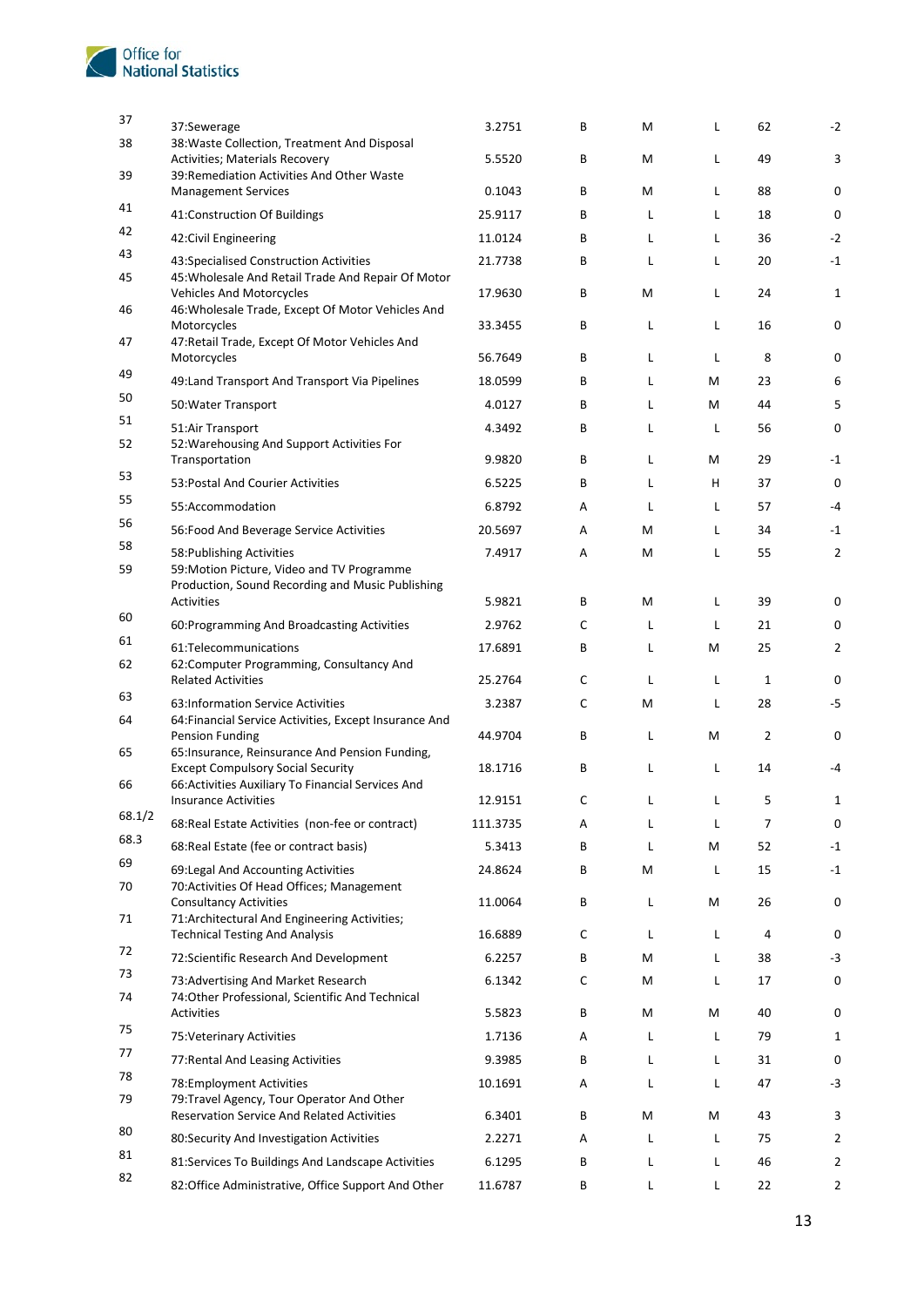

|                 | <b>Business Support Activities</b>                                                                    |         |   |   |   |    |                |
|-----------------|-------------------------------------------------------------------------------------------------------|---------|---|---|---|----|----------------|
| 84              | 84: Public Administration And Defence; Compulsory<br>Social Security                                  | 53.6958 | B | L | L | 9  | $\Omega$       |
| 85M             | 85:Education (market)                                                                                 | 20.2137 | C | L | L | 3  | 0              |
| <b>85NM</b>     | 85:Education (non-market)                                                                             | 44.7820 | B | L | L | 6  | $-1$           |
| 86 M            | 86: Human Health (market)                                                                             | 7.9371  | B |   | L | 41 | 1              |
| 86<br><b>NM</b> | 86: Human Health (non-market)                                                                         | 46.4264 | B | L | L | 12 | 1              |
| 87              | 87: Residential Care Activities                                                                       | 8.7281  | C | L | L | 13 | 2              |
| 88              | 88: Social Work Activities Without Accommodation                                                      | 9.7895  | C | L | L | 10 | 1              |
| 90<br>91        | 90:Creative, Arts And Entertainment Activities<br>91: Libraries, Archives, Museums And Other Cultural | 3.1378  | B | M | M | 63 | 2              |
|                 | Activities                                                                                            | 2.1881  | B | L | L | 59 | $\overline{2}$ |
| 92              | 92:Gambling And Betting Activities                                                                    | 6.8429  | B | L | L | 30 | $\mathbf 0$    |
| 93              | 93: Sports Activities And Amusement And Recreation<br>Activities                                      | 3.3249  | B | M | L | 53 | $\overline{2}$ |
| 94              | 94: Activities Of Membership Organisations                                                            | 9.4126  | C | L | L | 11 | 1              |
| 95              | 95: Repair Of Computers And Personal And<br><b>Household Goods</b>                                    | 1.5844  | A | M | H | 80 | $-1$           |
| 96<br>97        | 96: Other Personal Service Activities<br>97: Activities Of Households As Employers Of                 | 11.4062 | B | M | L | 35 | 3              |
|                 | Domestic Personnel                                                                                    | 4.0719  | C | M | L | 19 | 1              |

#### Key

| Eurostat rating            | Volatility   | Revisions    |
|----------------------------|--------------|--------------|
| $A =$ appropriate          | $H = high$   | $H = high$   |
| $B =$ acceptable           | $M = medium$ | $M = medium$ |
| $C =$ improvement required | $L =$ low    | $L =$ low    |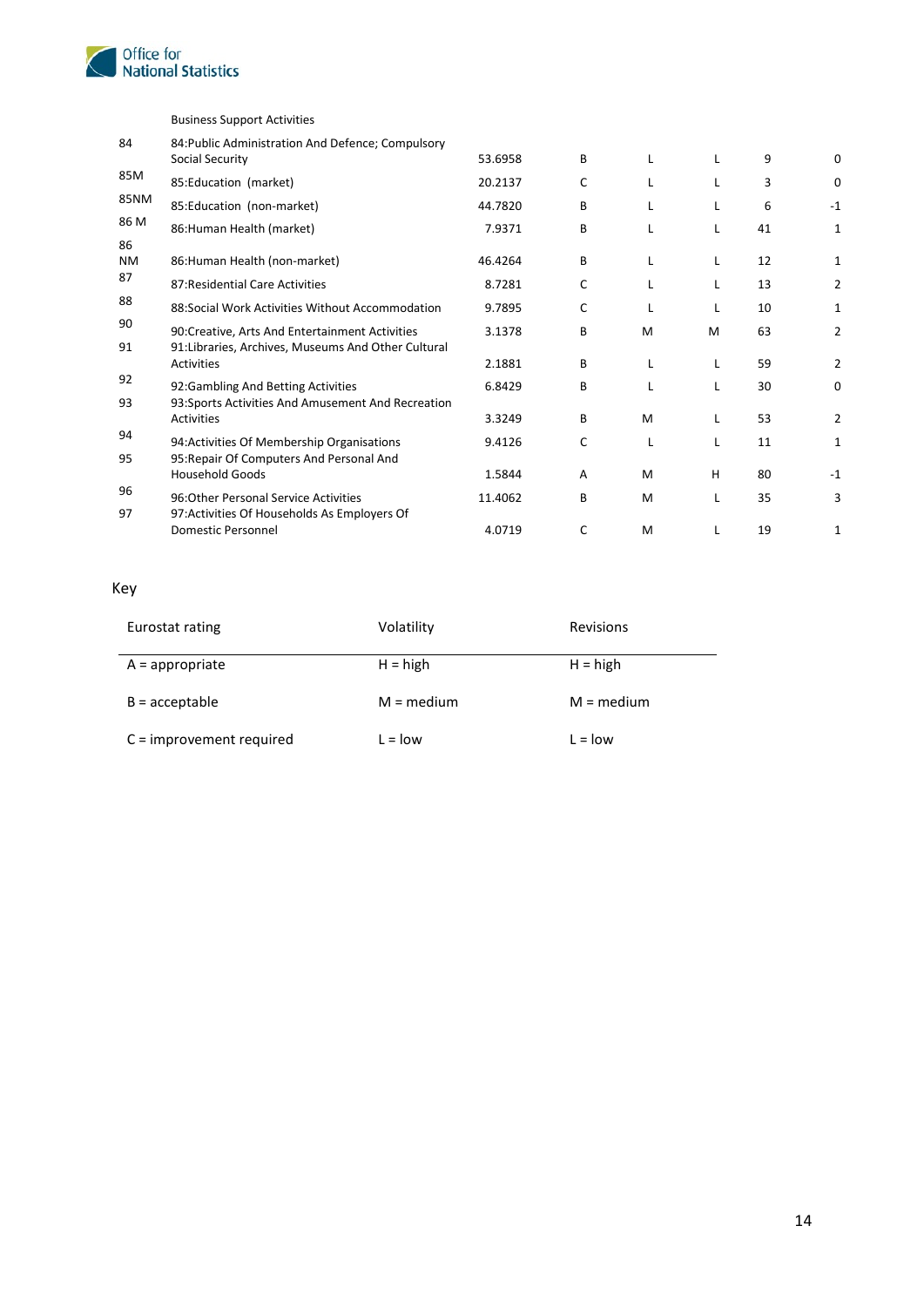

#### <span id="page-14-0"></span>**2 - Eurostat C Ratings – requiring improvement 2015**

|        | GVA    |                                                                  |
|--------|--------|------------------------------------------------------------------|
| UK SIC | weight |                                                                  |
| 2007   |        | 2012 Description                                                 |
|        |        | The following industries use employment data in a market setting |

The following industries use employment data in a market setting

| 09  |         | 1.9061 09: Mining Support Service Activities      |
|-----|---------|---------------------------------------------------|
| 85M |         | 20.2137 85: Education (market)                    |
| 87  |         | 8.7281 87: Residential Care Activities            |
| 88  | 9.7895  | 88: Social Work Activities Without Accommodation  |
| 94  |         | 9.4126 94: Activities Of Membership Organisations |
|     | 50.0500 |                                                   |

The following industries use wage data in a market setting as deflators

| -62 |         | 25.2764 62: Computer Programming, Consultancy And Related Activities                 |
|-----|---------|--------------------------------------------------------------------------------------|
| 63  | 3.2387  | 63:Information Service Activities                                                    |
| 71  |         | 16.6889 71: Architectural And Engineering Activities; Technical Testing And Analysis |
| 73  |         | 6.1342 73: Advertising And Market Research                                           |
|     | 51.3382 |                                                                                      |

The following industries use deflation data which are weak proxies

| 60 |         | 2.9762 60: Programming And Broadcasting Activities                              |
|----|---------|---------------------------------------------------------------------------------|
| 66 |         | 12.9151 66: Activities Auxiliary To Financial Services And Insurance Activities |
|    | 15.8913 |                                                                                 |

The following industry uses Household Final Consumption Expenditure data.

| 97 |        | 4.0719 97: Activities Of Households As Employers Of Domestic Personnel |
|----|--------|------------------------------------------------------------------------|
|    | 4.0719 |                                                                        |

 Note: The analysis is based on our expert assessment of the weakest elements in an industry where these contribute more than 10% to its weight. It does not necessarily reflect the overall view of an industry.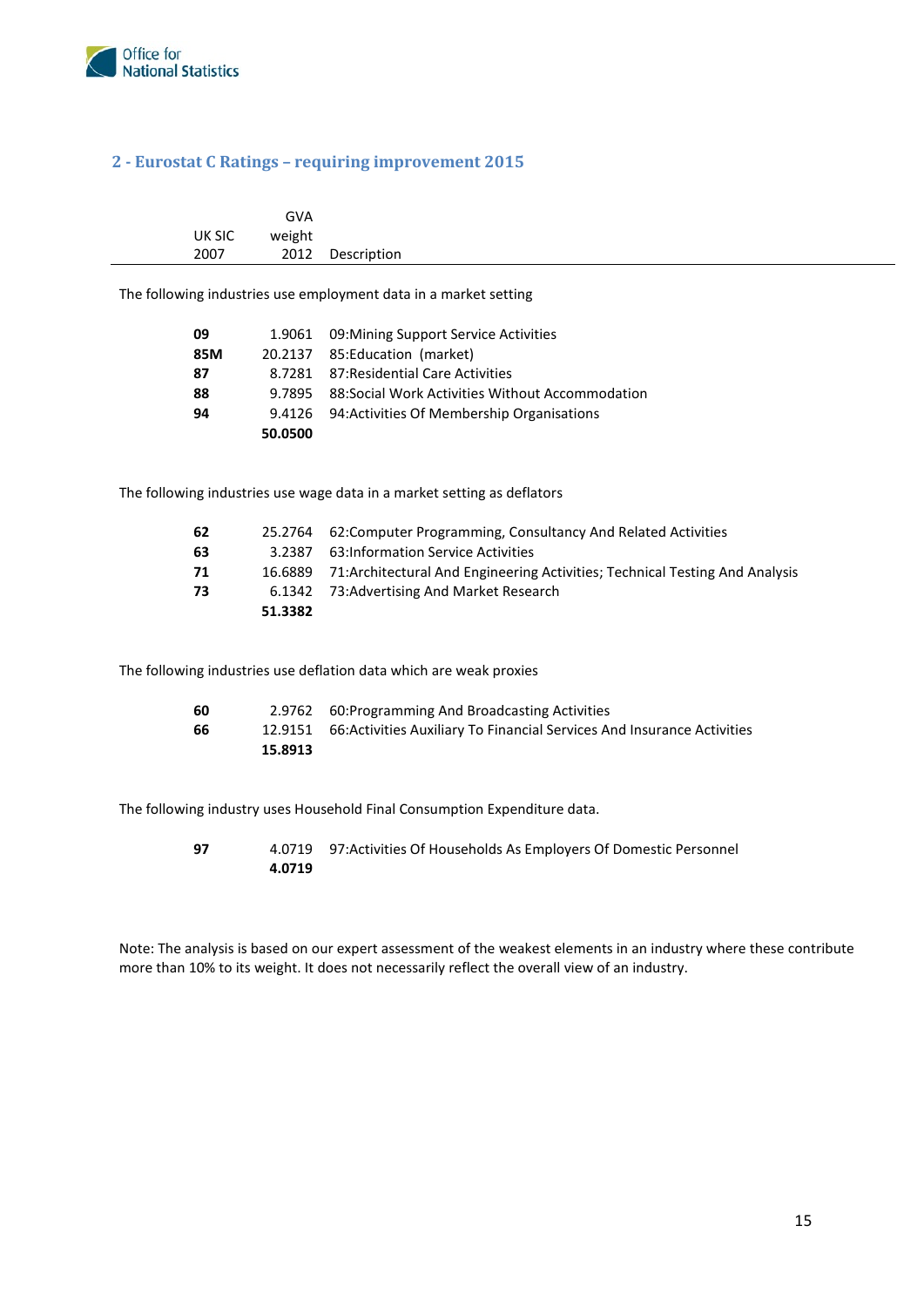

### <span id="page-15-0"></span>**3 - Industry Review Timetable 2012 to 2021**

|            | GVA weights |                                                    |             |                                |
|------------|-------------|----------------------------------------------------|-------------|--------------------------------|
| <b>SIC</b> | 2012        | Description                                        | Commence    | Finalise                       |
|            |             |                                                    |             |                                |
| 68         | 116.7148    | Real estate                                        |             | published Oct 2014             |
| 84         | 53.6958     | Public administration, defence and compulsory      |             |                                |
|            |             | social security                                    |             | published Oct 2014             |
| 86         | 54.3635     | Human health activities                            |             | published Oct 2014             |
|            | 224.7741    |                                                    |             |                                |
| 50         | 4.0127      | Water transport                                    | Apr-2014    | Dec-2015                       |
| 53         | 6.5225      | Postal and courier activities                      | Nov-2014    | Dec-2015                       |
|            | 10.5352     |                                                    |             |                                |
|            |             |                                                    |             |                                |
| 64-66      | 76.0571     | Financial and insurance activities - part 1        | Feb-2013    | Spring 2016                    |
| 69-75      | 72.2135     | Professional services                              | Jun-2014    | Spring 2016                    |
| 87/88      | 18.5176     | Social work activities - part 1                    | Jun-2014    | Spring 2016                    |
|            | 166.7882    |                                                    |             |                                |
|            |             |                                                    |             |                                |
| $35 - 39$  | 25.9986     | Electricity, gas, water and waste                  | Jan-2016    | Winter 2016                    |
| 60         | 2.9762      | <b>Broadcasting</b>                                | Spring 2016 | Winter 2016                    |
| 79         | 6.3401      | <b>Travel agencies</b>                             | Spring 2016 | Winter 2016                    |
| 87/88      | 18.5176     | Social work activities - part 2                    | Spring 2016 | Winter 2016                    |
|            | 53.8325     |                                                    |             |                                |
| 05-09      | 20.0475     | Mining and quarrying                               | Winter 2016 | Winter 2017                    |
| 49/51/52   | 32.3911     | Transport and storage                              | Winter 2016 | Winter 2017                    |
| 85         | 64.9957     | Education                                          | Winter 2016 | Winter 2017                    |
|            | 117.4343    |                                                    |             |                                |
|            |             |                                                    |             |                                |
| 41-43      | 60.8793     | Construction                                       | Spring 2015 | Winter 2018                    |
| 45-47      | 110.6113    | Motor trades, wholesale and retail                 | Spring 2016 | Winter 2018                    |
| 64-66      | 76.0571     | Financial and insurance activities - part 2        | Winter 2017 | Winter 2018                    |
|            | 247.5477    |                                                    |             |                                |
| 01-03      | 6.865       | Agriculture, forestry and fishing                  |             | To be completed by winter 2021 |
| 10-33      | 103.1774    | Manufacturing                                      |             | To be completed by winter 2021 |
| 55-56      | 25.4864     | Accommodation and food service activities          |             | To be completed by winter 2021 |
| 58-59      | 13.285      | Publishing and motion pictures                     |             | To be completed by winter 2021 |
| 61-63      | 47.1454     | Telecomms, computing and information services      |             | To be completed by winter 2021 |
| 77-78      | 19.57       | Renting and leasing and employment                 |             | To be completed by winter 2021 |
|            |             | Security, services to buildings and landscapes and |             |                                |
| 80-82      | 19.4224     | admin services                                     |             | To be completed by winter 2021 |
| 90-93      | 14.0014     | Arts, entertainment and recreation                 |             | To be completed by winter 2021 |
| 94-97      | 26.2631     | Other service activities                           |             | To be completed by winter 2021 |
|            | 275.2161    |                                                    |             |                                |
|            |             |                                                    |             |                                |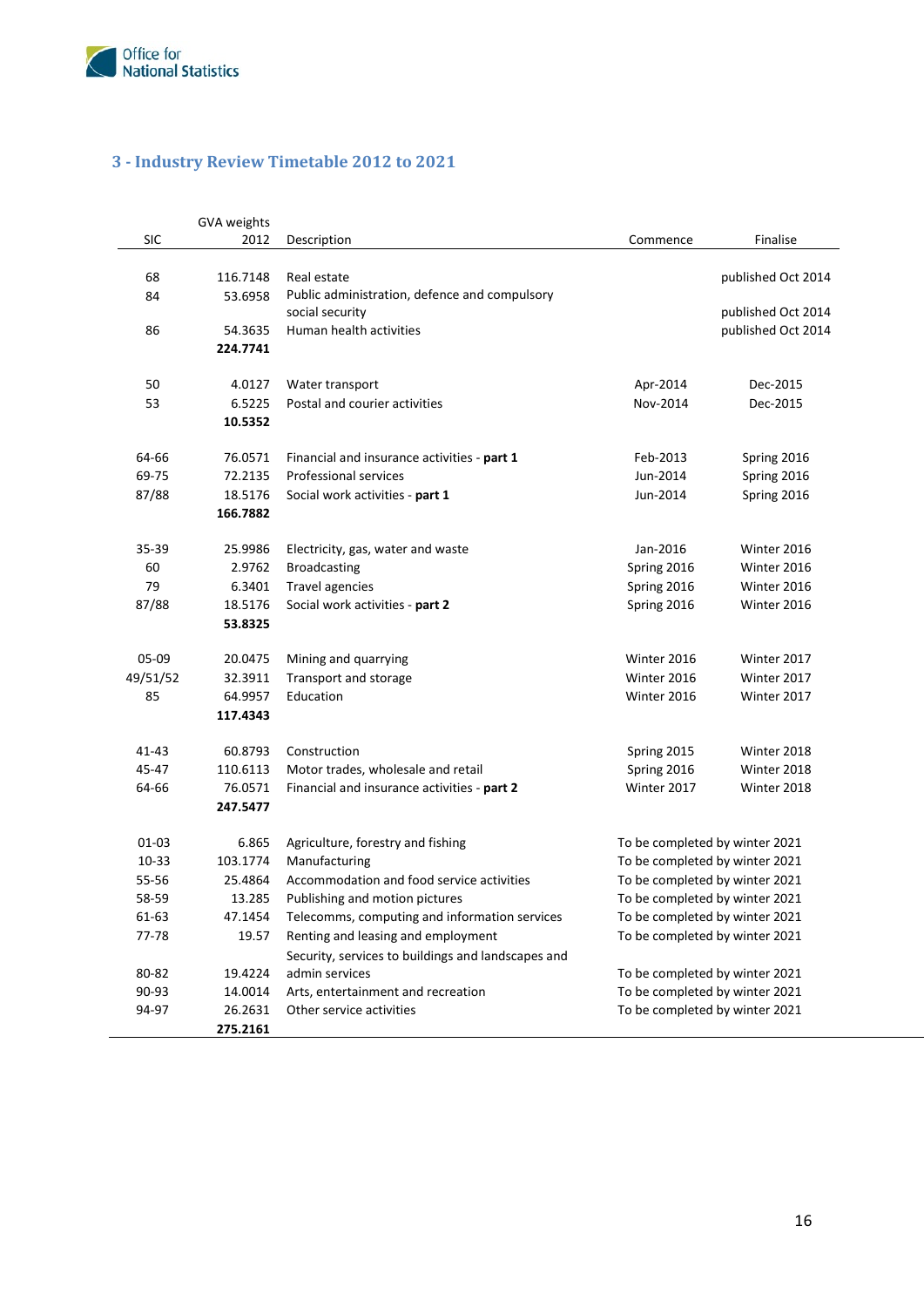

### <span id="page-16-0"></span>**4 - Industry review recommendations**

#### **Real estate activities**

Recomme

| ndation<br>number | Recommendation                                                                                                                                                                                                                                                                                                                                            | <b>Status</b> | Completion | <b>Notes</b>                                                                                                                                             |
|-------------------|-----------------------------------------------------------------------------------------------------------------------------------------------------------------------------------------------------------------------------------------------------------------------------------------------------------------------------------------------------------|---------------|------------|----------------------------------------------------------------------------------------------------------------------------------------------------------|
| $14 - 1$          | The use of the Investment Property Databank<br>(IPD) UK Monthly Index as the indicator for non-<br>dwelling rentals is considered conceptually<br>appropriate.                                                                                                                                                                                            | Complete      | Oct 2014   |                                                                                                                                                          |
| $14-2$            | To inform users about the methodological<br>improvements in the production of rentals price<br>data from the perspective of the output approach<br>to measuring gross domestic product<br>implemented at Blue Book 2013 and Blue Book<br>2014.                                                                                                            | Complete      | Oct 2014   |                                                                                                                                                          |
| $14-3$            | Implement the change of indicator for UK SIC<br>(2007) 68.3 - real estate agencies for Blue Book<br>2014. This has changed from a workforce jobs<br>(productivity adjusted) series to a monthly<br>turnover series as collected by the Monthly<br>Business Survey (MBS). This has led to an<br>improvement in quality and increased frequency<br>of data. | Complete      | Oct 2014   |                                                                                                                                                          |
| $14 - 4$          | To be completed by Blue Book 2018 - An indicator In progress<br>will be implemented to appropriately measure UK<br>SIC (2007) 68.1 - buying and selling of own real<br>estate. This will be included alongside the<br>industry review of UK SIC (2007) 41.1 -<br>development of building projects.                                                        |               |            | Work has started on<br>the possible proxy for<br>SIC07 41.1. Resource<br>has been timetabled<br>to ensure SIC07 68.1<br>is included within this<br>work. |
| $14 - 5$          | To be completed by the next industry review into In progress<br>real estate - To continue to explore the possible<br>use of administrative data and its appropriateness<br>as to the indicator for non-dwelling rentals. This<br>will be included as part of the GDP(O)<br>Improvement project.                                                           |               |            |                                                                                                                                                          |
| 14-6              | To be completed by the next industry review into In progress<br>real estate - To continue to monitor the ongoing<br>development work at UK and international level in<br>the area of commercial property prices. This<br>recommendation is part of the Services Producer<br>Price Index (SPPI) improvement programme.                                     |               |            |                                                                                                                                                          |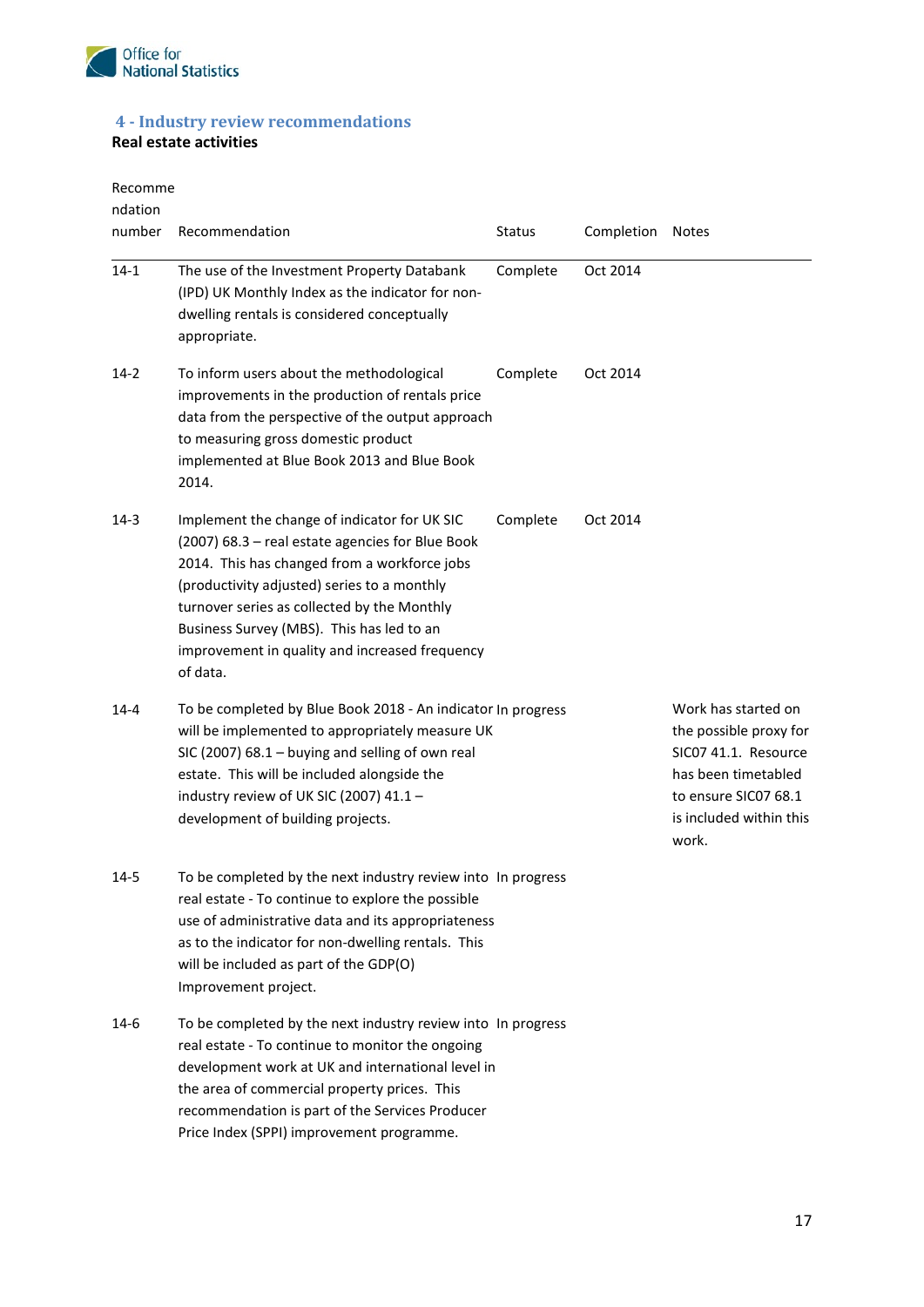

14-7 To be completed by Blue Book 2015 - To inform Complete Article published on users about the methodological improvements in the production of rentals price data from the ['Consumer Price](http://www.ons.gov.uk/ons/guide-method/user-guidance/prices/cpi-and-rpi/improvements-to-the-measurement-of-owner-occupiers--housing.pdf)  perspective of the output approach to measuring **[Inflation -](http://www.ons.gov.uk/ons/guide-method/user-guidance/prices/cpi-and-rpi/improvements-to-the-measurement-of-owner-occupiers--housing.pdf)** Inflation gross domestic product planned to be **Improvements** to the Improvements to the implemented at Blue Book 2015. [measurement of](http://www.ons.gov.uk/ons/guide-method/user-guidance/prices/cpi-and-rpi/improvements-to-the-measurement-of-owner-occupiers--housing.pdf) 

30 January looking at [Owner Occupiers'](http://www.ons.gov.uk/ons/guide-method/user-guidance/prices/cpi-and-rpi/improvements-to-the-measurement-of-owner-occupiers--housing.pdf)  [Housing costs and](http://www.ons.gov.uk/ons/guide-method/user-guidance/prices/cpi-and-rpi/improvements-to-the-measurement-of-owner-occupiers--housing.pdf)  [Private Housing](http://www.ons.gov.uk/ons/guide-method/user-guidance/prices/cpi-and-rpi/improvements-to-the-measurement-of-owner-occupiers--housing.pdf)  [Rental Prices'](http://www.ons.gov.uk/ons/guide-method/user-guidance/prices/cpi-and-rpi/improvements-to-the-measurement-of-owner-occupiers--housing.pdf) 

 issues for BB15 and 'Section 7 - Impact on National Accounts' (pg.45 and 46) explores some of the BB16.

| ndation<br>number | Recomme Recommendation                                                                                                                                                                                                                                                         | <b>Status</b> | Completion | <b>Notes</b> |
|-------------------|--------------------------------------------------------------------------------------------------------------------------------------------------------------------------------------------------------------------------------------------------------------------------------|---------------|------------|--------------|
| $14-8$            | There is good coherence between the GDP(O) and Complete<br>GDP(E) measures as they share the same<br>methodology and data sources.                                                                                                                                             |               | Oct 2014   |              |
| 14-9              | Continue to use the existing current price data<br>sources to measure the output of the six UK SIC<br>2007 classes: 84.1-21 (administration of the<br>state), 84.22 (defence), 84.23 (justice), 84.24<br>(police), 84.25 (fire) and 84.30 (social security<br>administration). | Complete      | Oct 2014   |              |
| 14-10             | Continue to use the existing input volume data<br>source (Public Sector Employment survey) to<br>measure the output of the three UK SIC 2007<br>classes 84.1-21 (administration of the state),<br>84.22 (defence), and 84.24 (police).                                         | Complete      | Oct 2014   |              |
| 14-11             | Continue to use the existing cost-weighted activity Complete<br>indices to measure the output of the three UK SIC<br>2007 classes 84.23 (justice), 84.25 (fire), and 84.30<br>(social security administration).                                                                |               | Oct 2014   |              |

#### **Public administration, defence and compulsory social security**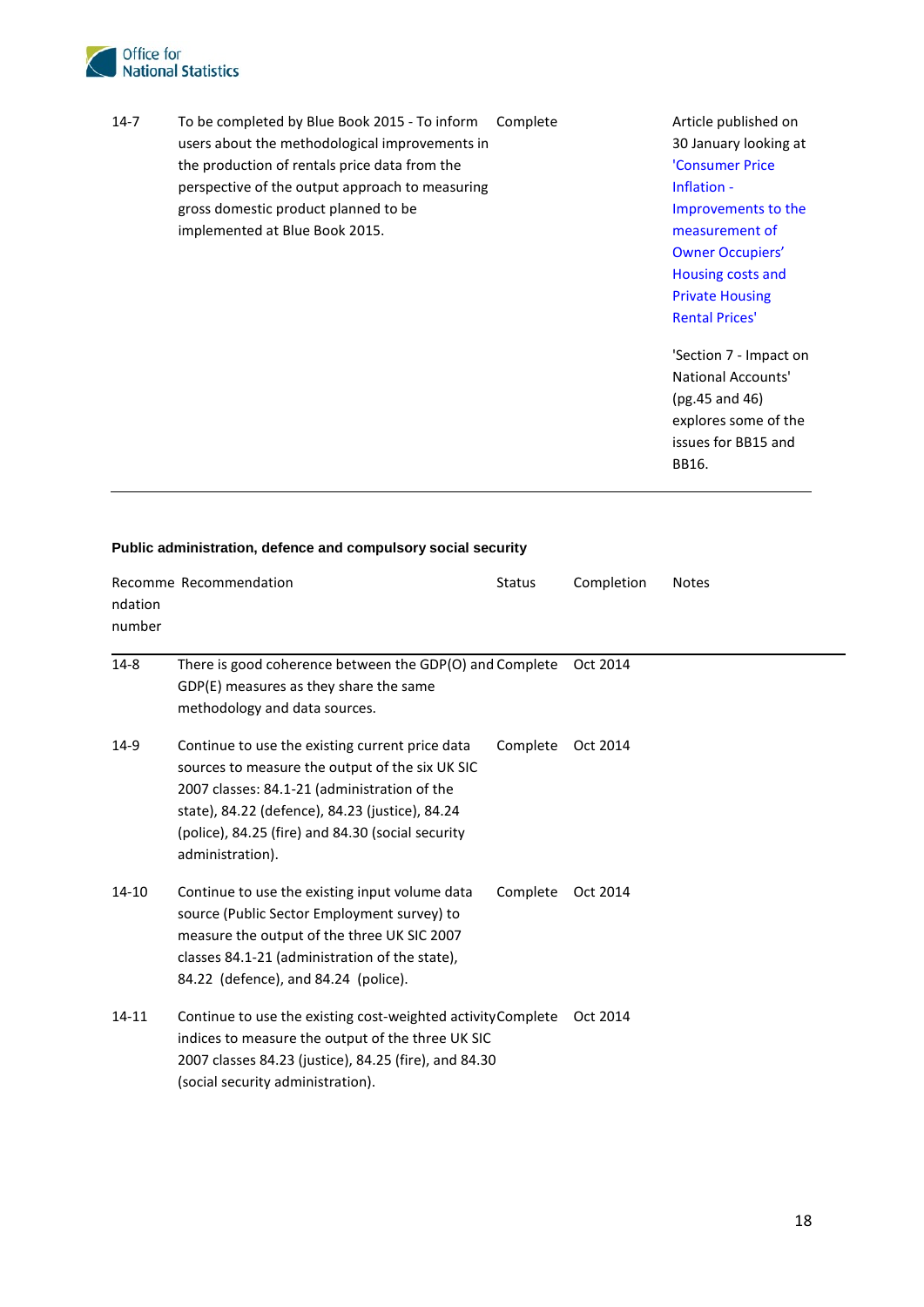#### Office for **National Statistics**

- treatment and disposal activities; materials 14-12 Improve the short-term output measures for the Complete three UK SIC 2007 industries: 38 (waste collection, recovery), 91 (libraries, archives, museums and other cultural activities), and 93 (sports activities and amusement and recreation activities) by replacing the forecast data series with PSE data; with the aim to implement this in Blue Book 2015.
- 14-13 Develop a wage drift model for local government In progress for the UK SIC 2007 class *'84.1-21'* to specifically adjust local government employment data for skill level, with the aim to implement this model in Blue Book 2018.
- 14-14 Introduce a market and non-market split to UK SICIn progress 2007 division 90 'creative, arts and entertainment activities', with a view to implement this change in Blue Book 2018.
- 14-15 The current cost-weighted activity measures are To be appropriate for the short-term measure of output. reviewed However, the following is recommended with a view to implement in Blue Book 2018:

- Ensure all legal aid cases are captured in the output measure.

Continue collaborating with DWP to ensure a smooth transition of the administration of Universal Credit once the scheme is implemented.

 following output measures is recommended; with 14-16 The current cost-weighted activity measures form To be a good proxy for UK. However, the feasibility of improving UK geographical coverage of the a view to review in 2019: reviewed

> Prison output to include Northern Ireland estimates

Legal aid to include Scotland and Northern Ireland estimates

Law courts (magistrates', Crown and County) to include cases from Scotland and Northern Ireland.

Fire response activities to include Scotland and Northern Ireland estimates.

 has been completed. Forecasted data has been replaced with actual data for BB15 and handover of the data collection to GDP

For review in 2018

For review in 2019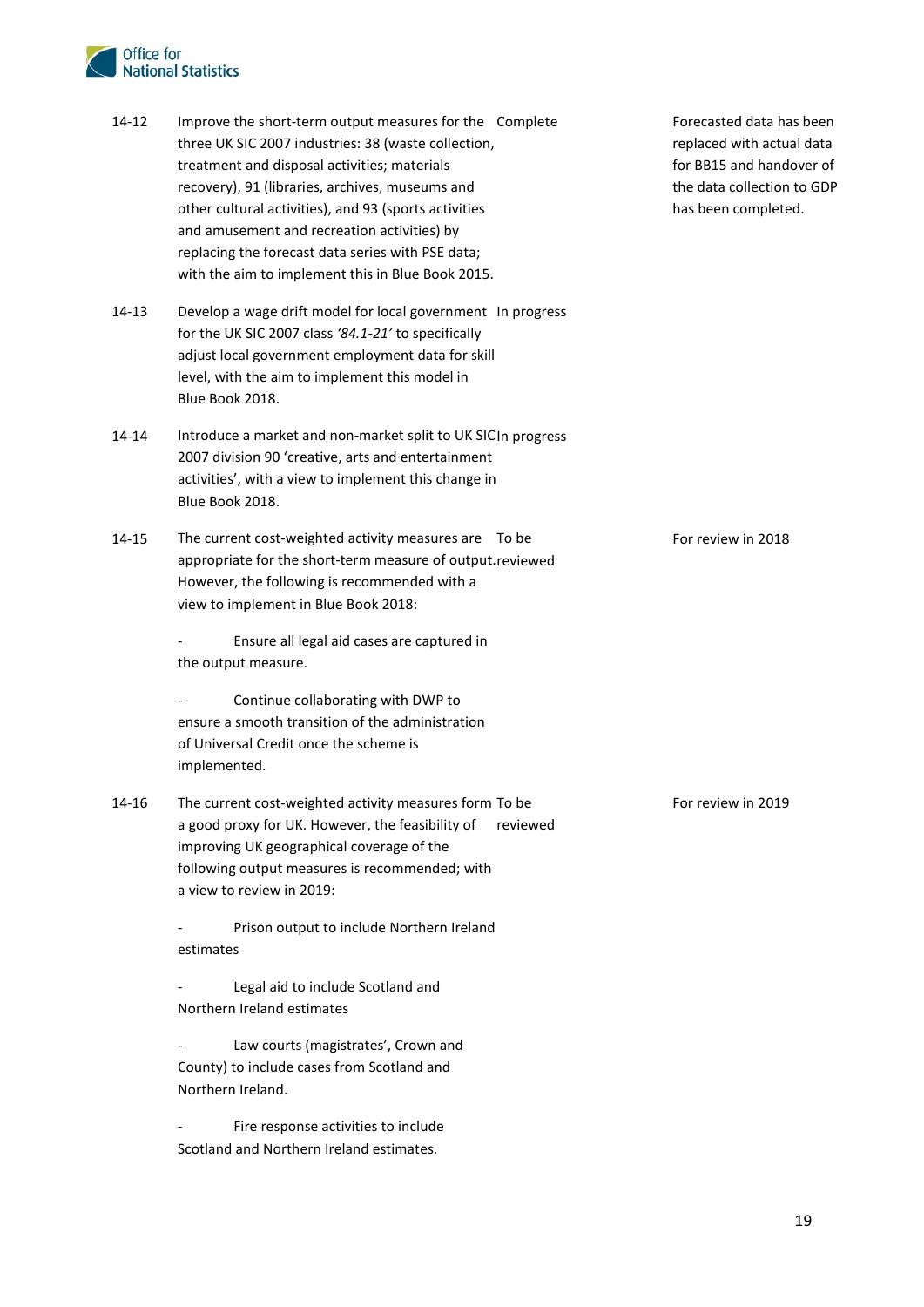

- Fire special services and fire prevention activities to include Scotland and Northern Ireland estimates.

| 14-17 | The feasibility of updating cost weights to                          | To be    | For review in 2019 |  |  |
|-------|----------------------------------------------------------------------|----------|--------------------|--|--|
|       | correspond with expenditure in 2010 is                               | reviewed |                    |  |  |
|       | recommended; with a view to be review in 2019:                       |          |                    |  |  |
|       | Update the Legal aid and Crown court<br>$\qquad \qquad \blacksquare$ |          |                    |  |  |
|       | cost weights which are currently based on 2000.                      |          |                    |  |  |

#### **Human health activities**

| ndation<br>number | Recomme Recommendation                                                                                                                                                                                                          | <b>Status</b>     | Completion | <b>Notes</b>                            |
|-------------------|---------------------------------------------------------------------------------------------------------------------------------------------------------------------------------------------------------------------------------|-------------------|------------|-----------------------------------------|
| 14-18             | Continue to use the existing current price and<br>volume data sources to measure non-market<br>health output                                                                                                                    | Complete          | Oct 2014   |                                         |
| 14-19             | With effect from Blue Book 2014 - Re-classify<br>National Health Service (NHS) non-market sub-<br>contracted clinical care from the market sector to<br>the non-market sector                                                   | Complete          | Oct 2014   |                                         |
| 14-20             | With effect from Blue Book 2014 - change the<br>data source for market health output from a<br>productivity adjusted workforce jobs series to the<br>monthly turnover series collected by the Monthly<br><b>Business Survey</b> | Complete          | Oct 2014   |                                         |
| $14 - 21$         | Review the treatment of government funding to To be<br>local authorities as part of the social care industry reviewed<br>review                                                                                                 |                   |            | Forms part of the social<br>care review |
| 14-22             | Review the Monthly Business Survey<br>questionnaire guidance used for this industry to<br>ensure that income from sub-contracted activities<br>is excluded. For review 2018.                                                    | To be<br>reviewed |            | For review in 2018                      |
| 14-23             | Review the quarterly government health services To be<br>non-market output index to evaluate<br>methodological improvements conducted as part<br>of on-going Public Sector Outputs development<br>work. For review 2018.        | reviewed          |            | For review in 2018                      |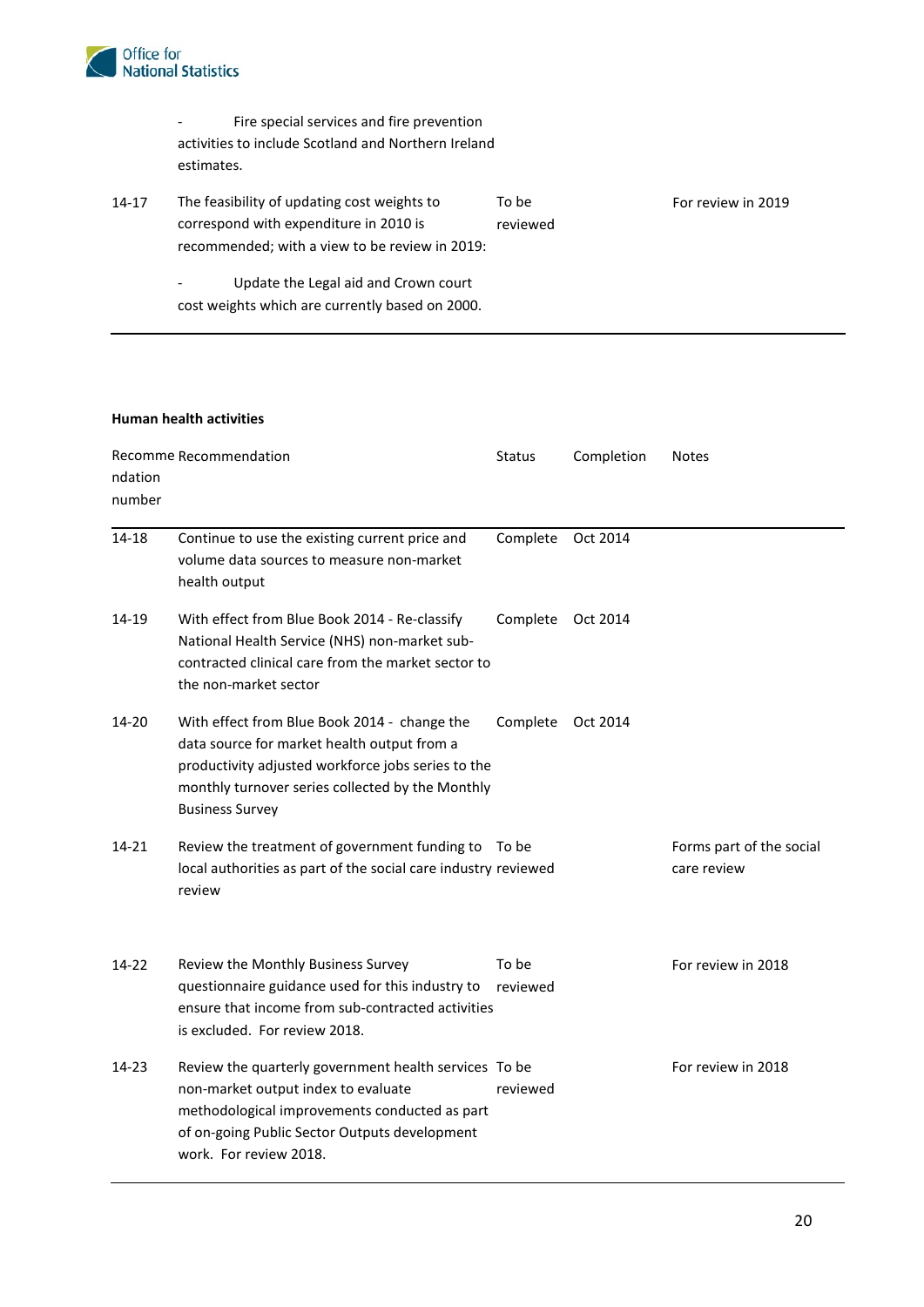

### <span id="page-20-0"></span>**5 - Experimental Statistics**

| Reason for experimental label Industry                                                                                                                                     |                                                                                          | Short-term indicators response                                                                                                                                                                                                                                        |
|----------------------------------------------------------------------------------------------------------------------------------------------------------------------------|------------------------------------------------------------------------------------------|-----------------------------------------------------------------------------------------------------------------------------------------------------------------------------------------------------------------------------------------------------------------------|
| "New data sources to become 50 water transport<br>established before moving to<br>National Statistics status."<br>These commonly refer to a<br>point in time 2006 to 2007. |                                                                                          | Current data source is now established<br>and has been in place for a significant<br>amount of time. This industry is<br>currently under review with a report<br>due to be published in December 2015.                                                                |
|                                                                                                                                                                            | 60 programming and broadcasting<br>activities                                            | Current data source is now established<br>and has been in place for a significant<br>amount of time. For Blue Book 2008<br>BBC and S4C were reclassified to the<br>public sector. A proxy for advertising<br>prices was suggested, which is now<br>fully established. |
|                                                                                                                                                                            | 66 activities auxiliary to financial<br>intermediation                                   | At the time of the initial review<br>methodologists stated that "We accept<br>that the new data sources and<br>methodologies appear to be of<br>sufficient quality to warrant National<br>Statistics status"                                                          |
|                                                                                                                                                                            |                                                                                          | Current data source is now established<br>and has been in place for a significant<br>amount of time. This industry is<br>currently under review with a report<br>due to be published in spring 2016.                                                                  |
|                                                                                                                                                                            |                                                                                          | 77 renting of machinery and equipment Current data source is now established<br>and has been in place for a significant<br>amount of time.                                                                                                                            |
| "New methodology required." 64 financial services<br>This has now been enacted.                                                                                            |                                                                                          | New methodology for financial services<br>indirectly measured (FISIM) was<br>introduced in Blue Book (BB) 2011 and<br>updated BB14. This industry is<br>currently under review with a report<br>due to be published in spring 2016                                    |
|                                                                                                                                                                            | funding                                                                                  | 65 insurance, reinsurance and pension New methodology was introduced for<br>insurance in BB12 and pension funds in<br><b>BB14</b>                                                                                                                                     |
| the absence of a more                                                                                                                                                      | "The use of workforce jobs" in 68.3 real estate activities on a fee or<br>contract basis | This industry review was completed in<br>October 2014 and resulted in a move<br>from using Workforce Jobs estimates                                                                                                                                                   |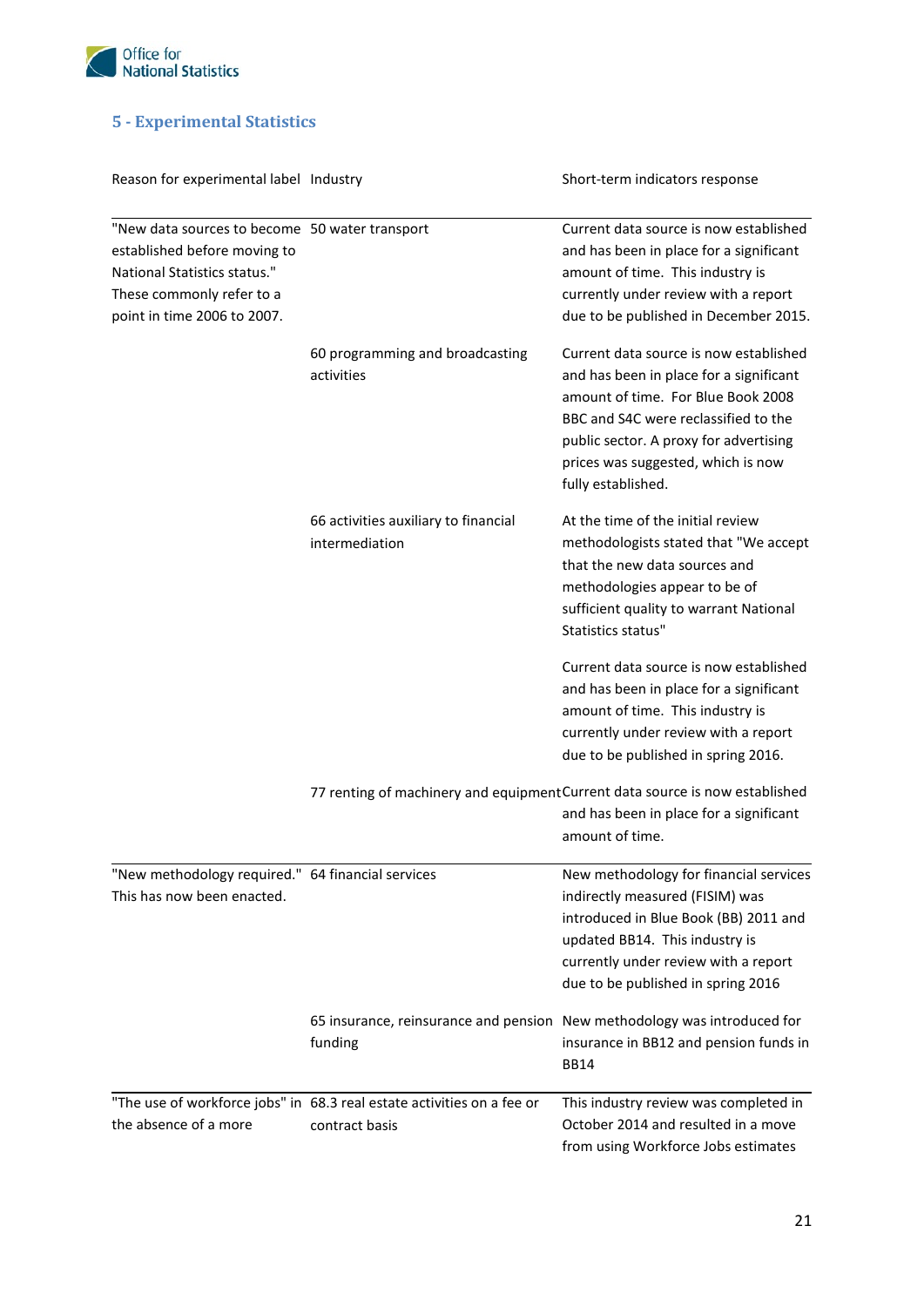

| appropriate output indicator                                                               |                                                                                                         | to Monthly Business Survey (MBS).                                                                                                                                                                                                                                                            |  |  |
|--------------------------------------------------------------------------------------------|---------------------------------------------------------------------------------------------------------|----------------------------------------------------------------------------------------------------------------------------------------------------------------------------------------------------------------------------------------------------------------------------------------------|--|--|
|                                                                                            | 86 human health: market sector                                                                          | This industry review was completed in<br>October 2014 and resulted in a move<br>from using workforce jobs estimates to<br>MBS.                                                                                                                                                               |  |  |
|                                                                                            | 87 residential care activities (industry<br>review report in March 2016)                                | Workforce jobs are still used as the<br>indicator for this industry but this is an<br>effective indicator of inputs. This<br>industry is currently under review with<br>a report due in Spring 2016.                                                                                         |  |  |
|                                                                                            | 88 social work activities without<br>in March 2016)                                                     | Workforce jobs are still used as the<br>accommodation (industry review reportindicator for this industry but this is an<br>effective indicator of inputs. This<br>industry is currently under review with<br>a report due in Spring 2016.                                                    |  |  |
|                                                                                            | 94 activities of membership<br>organisations - trade union activity<br>measured by membership from BB10 | This industry is split into $2 -$ trade<br>unions and other organisations. For<br>BB10 trade union activity moved from<br>using workforce jobs as an indicator to<br>trade union membership numbers as a<br>proxy. The remaining part of the<br>industry continues to use workforce<br>jobs. |  |  |
| "The use of wage data at<br>section rather than industry<br>level for deflation purposes." | 62 computer programming                                                                                 | A review of the Average Weekly<br>Earnings data has taken place and we<br>have confirmed that data at section<br>level is more robust than at industry<br>level, it has therefore been agreed to<br>continue using the section level data.                                                   |  |  |
|                                                                                            | 63 information services                                                                                 | A review of the Average Weekly<br>Earnings data has taken place and we<br>have confirmed that data at section<br>level is more robust than at industry<br>level, it has therefore been agreed to<br>continue using the section level data.                                                   |  |  |
| "Review required of own-                                                                   |                                                                                                         | 72 scientific research and development This industry is currently under review                                                                                                                                                                                                               |  |  |
| account R&D" as QA Board                                                                   |                                                                                                         | with a report due for publication in                                                                                                                                                                                                                                                         |  |  |
| unsure whether short-term                                                                  |                                                                                                         | Spring 2016. The review will consider                                                                                                                                                                                                                                                        |  |  |
| growth of businesses classified                                                            |                                                                                                         | the price of own-account R&D and its                                                                                                                                                                                                                                                         |  |  |
| to the industry was an                                                                     |                                                                                                         | impact on the output of R&D                                                                                                                                                                                                                                                                  |  |  |
| appropriate proxy for own-<br>account R&D                                                  |                                                                                                         | businesses. Own-account R&D is not<br>measured separately as part of the<br>output approach to measuring GDP - it                                                                                                                                                                            |  |  |
|                                                                                            |                                                                                                         | is only measured in this way through                                                                                                                                                                                                                                                         |  |  |